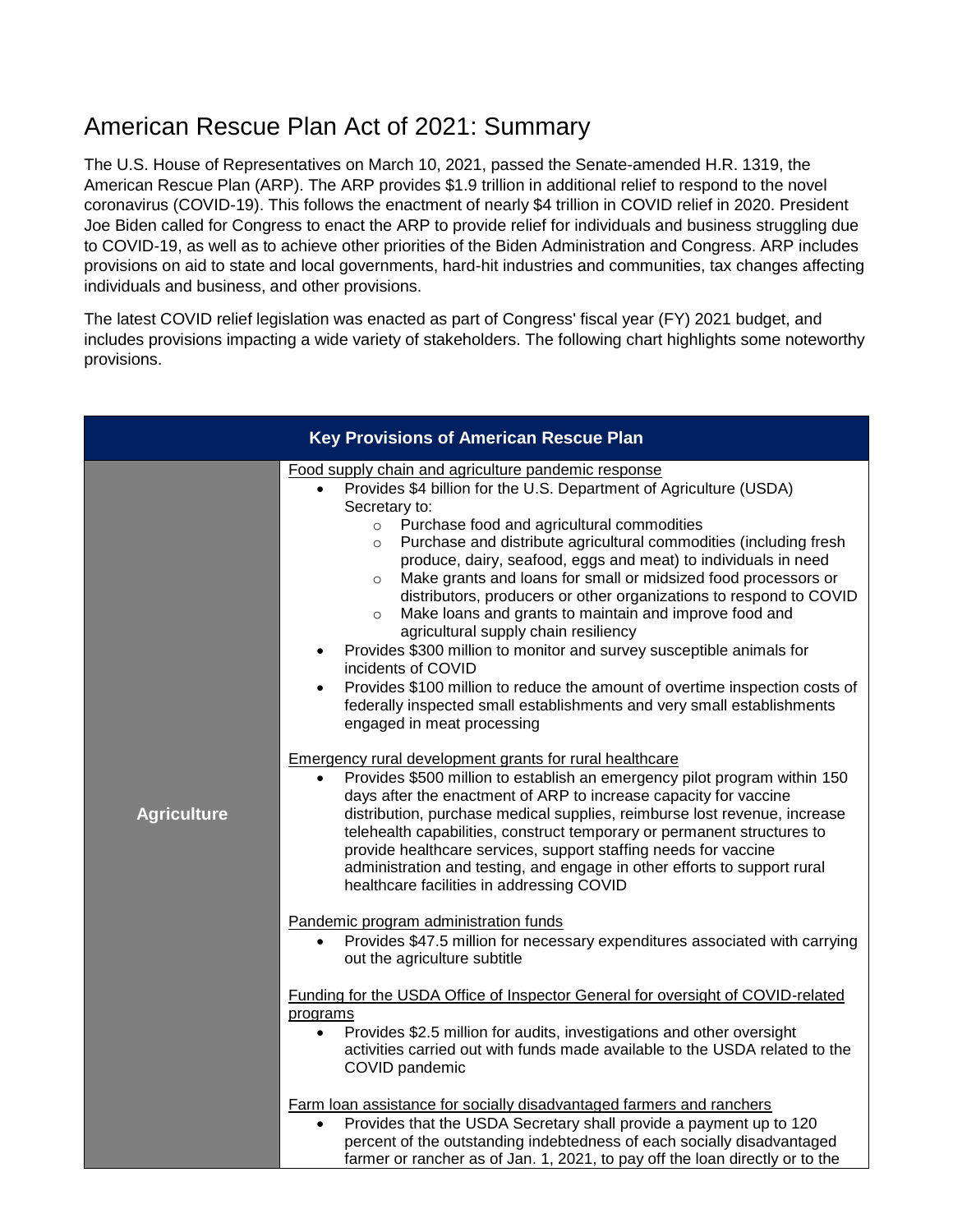|                             | socially disadvantaged farmer or rancher for a direct farm loan or farm<br>loan guaranteed by the Secretary                                                                                                                                                                                                                                                                                                                                                                                                                                                                                                                                                                                                                                                                                                                                                                                                                                                                                                                                                                                                                                       |
|-----------------------------|---------------------------------------------------------------------------------------------------------------------------------------------------------------------------------------------------------------------------------------------------------------------------------------------------------------------------------------------------------------------------------------------------------------------------------------------------------------------------------------------------------------------------------------------------------------------------------------------------------------------------------------------------------------------------------------------------------------------------------------------------------------------------------------------------------------------------------------------------------------------------------------------------------------------------------------------------------------------------------------------------------------------------------------------------------------------------------------------------------------------------------------------------|
|                             | USDA assistance and support for socially disadvantaged farmers, ranchers, forest<br>land owners and operators, and groups<br>Provides \$1.01 billion to provide assistance for socially disadvantaged<br>$\bullet$<br>farmers, ranches, forest land owners, operators and groups, including:<br>not less than 5 percent to provide outreach, mediation, financial<br>$\circ$<br>training, capacity building training, cooperative development<br>training and support, and other technical assistance<br>not less than 5 percent to provide grants and loans to improve<br>$\circ$<br>land access for socially disadvantaged farmers, ranchers or forest<br>landowners<br>not less than 0.5 percent to support the activities of equity<br>$\circ$<br>commissions<br>not less than 5 percent to support research, education and<br>$\circ$<br>extension, including scholarships and internships that provide<br>pathways to federal employment<br>not less than 5 percent to provide assistance to socially<br>$\circ$<br>disadvantaged farmers, ranchers, or forest landowners who have<br>suffered adverse actions, past discrimination or bias |
|                             | Use of the Commodity Credit Corporation (CCC) for commodities and associated<br>expenses<br>Provides \$800 million for the CCC to acquire and make available<br>$\bullet$<br>commodities under Section 406(b) of the Food for Peace Act                                                                                                                                                                                                                                                                                                                                                                                                                                                                                                                                                                                                                                                                                                                                                                                                                                                                                                           |
|                             | Supplemental nutrition assistance program (SNAP)<br>Extends the 15 percent increase in SNAP benefits through Sept. 30, 2021,<br>$\bullet$<br>to address the hunger crisis.<br>Provides \$1.15 billion for SNAP. Of these funds:<br>$\bullet$<br>\$15 million for the management and oversight of the program<br>$\circ$<br>\$1.135 billion to make grants to each state agency for fiscal years<br>$\circ$<br>2021-2023:<br>75 percent of funds will be distributed based on the share<br>of each state's households that participated in the<br>program for the most recent 12-month period<br>25 percent of funds will be distributed based on the<br>increased number of households that participated in the<br>program for the most recent 12-month period                                                                                                                                                                                                                                                                                                                                                                                    |
| <b>Nutrition Assistance</b> | Additional assistance for SNAP online purchasing and technology improvements<br>Provides \$25 million to make technological improvements to improve<br>$\bullet$<br>online purchasing, modernize electronic benefit transfer technology,<br>support mobile technologies demonstration projects and provide technical<br>assistance to educate retailers on the online acceptance of SNAP benefits                                                                                                                                                                                                                                                                                                                                                                                                                                                                                                                                                                                                                                                                                                                                                 |
|                             | Additional funding for nutrition assistance programs<br>Provides \$1 billion in nutrition assistance for the Commonwealth of<br>$\bullet$<br>Northern Mariana Islands, Puerto Rico and American Samoa<br>Commodity supplemental food program<br>Provides \$37 million for the commodity distribution program to maintain<br>$\bullet$<br>the traditional levels of assistance for food assistance programs, including<br>but not limited to, distribution to institutions (including hospitals and<br>facilities caring for needy infants and children), supplemental feeding<br>programs serving women, infants and children (WIC) or elderly persons,<br>disaster areas, summer camps for children, the Trust Territory of the                                                                                                                                                                                                                                                                                                                                                                                                                  |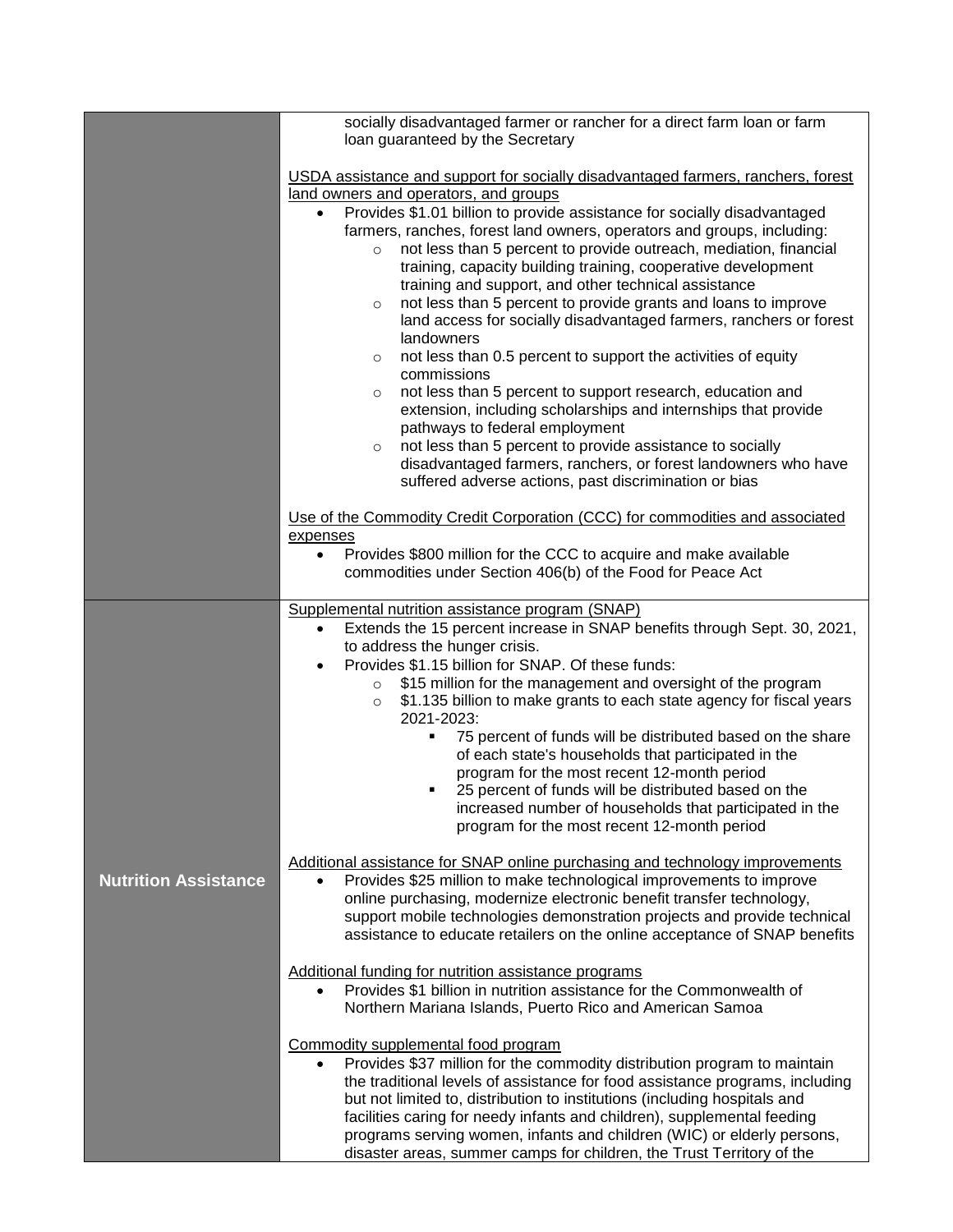|                  | Pacific Islands and tribal organization requests for the distribution of<br>federally donated foods pursuant to Section 4(b) of the Food and Nutrition<br>Act of 2008 |
|------------------|-----------------------------------------------------------------------------------------------------------------------------------------------------------------------|
|                  | Improvements to WIC benefits                                                                                                                                          |
|                  | Provides \$490 million to increase cash vouchers for any state agency that<br>$\bullet$                                                                               |
|                  | notifies the Secretary of the Department of Agriculture of the intent to use                                                                                          |
|                  | the increased amounts. The authority of a state agency to increase the                                                                                                |
|                  | amount of a cash-value voucher will terminate on Sept. 30, 2021                                                                                                       |
|                  | WIC program modernization                                                                                                                                             |
|                  | Provides \$390 million to carry out outreach, innovation and program                                                                                                  |
|                  | modernization efforts, including appropriate waivers and flexibility, to<br>increase participate in and redemption of benefits under programs                         |
|                  | established under Section 17 of the Child Nutrition Act of 1966                                                                                                       |
|                  | Meals and supplements reimbursements for individuals who have not attained the<br>age of 25                                                                           |
|                  | Permits the Secretary of the Department of Agriculture to reimburse<br>$\bullet$                                                                                      |
|                  | emergency shelter institutions for meals and supplements serving                                                                                                      |
|                  | individuals who are under the age of 25 and are receiving assistance,                                                                                                 |
|                  | including non-residential assistance, from the emergency shelter                                                                                                      |
|                  | Pandemic Electronic Benefit Transfer (P-EBT) program                                                                                                                  |
|                  | Amends Section 1101 of the Families First Coronavirus Response Act to<br>$\bullet$<br>permit a state agency to extend a state agency plan for 90 days for the         |
|                  | purpose of operating a program during a covered summer period when the                                                                                                |
|                  | school lunch program under the Richard B. Russell National School Lunch                                                                                               |
|                  |                                                                                                                                                                       |
|                  | Act or the school breakfast program under Section 4 of the Child Nutrition                                                                                            |
|                  | Act of 1966 (42 U.S.C. 1773) and covered child care facilities are closed                                                                                             |
|                  | K-12 Education                                                                                                                                                        |
|                  | Nearly \$122 billion for the K-12 General Stabilization Fund<br>$\bullet$                                                                                             |
|                  | \$2.6 billion for State Special Education Grants under the Individuals with<br>$\bullet$                                                                              |
|                  | Disabilities Education Act (IDEA), to be used in FY 2021.                                                                                                             |
|                  | \$800 million to help children experiencing homelessness<br>$\bullet$<br>$\bullet$                                                                                    |
|                  | Stipulations for use:<br>States are required to sub-grant at least 90 percent of the<br>O                                                                             |
|                  | Elementary and Secondary School Emergency Relief Fund                                                                                                                 |
|                  | (ESSERF) to school districts according to Title I of the Every                                                                                                        |
|                  | Student Succeeds Act (ESSA) - this includes charter schools that                                                                                                      |
|                  | are considered Local Educational Agencies (LEAs)<br>Of these funds, State Educational Agencies (SEAs) need to<br>$\circ$                                              |
|                  | reserve at least 5 percent and LEAs must reserve at least 20                                                                                                          |
| <b>Education</b> | percent to "address learning loss through the implementation of                                                                                                       |
|                  | evidence-based interventions, such as summer learning or                                                                                                              |
|                  | summer enrichment, extended day, comprehensive afterschool                                                                                                            |
|                  | programs, or extended school year programs, and ensure that<br>such interventions respond to students' academic, social, and                                          |
|                  | emotional needs"                                                                                                                                                      |
|                  | States need to disseminate the funding within 60 days of receipt;<br>$\circ$                                                                                          |
|                  | within 30 days of getting the new relief funding, school districts                                                                                                    |
|                  | have to publish "a plan for the safe return to in-person instruction"<br>if they have not already done so                                                             |
|                  |                                                                                                                                                                       |
|                  |                                                                                                                                                                       |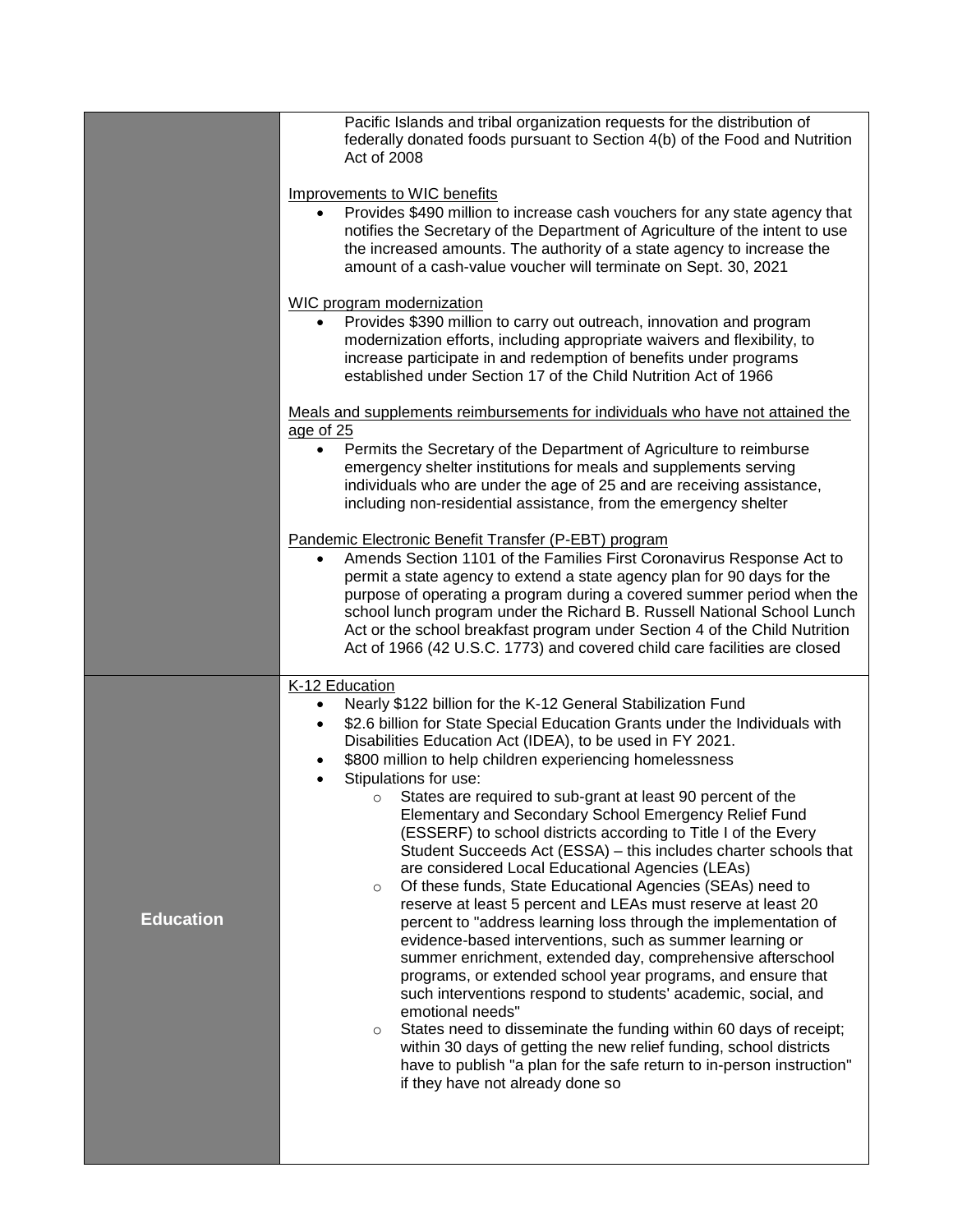|                                               | <b>Higher Education</b>                                                                                                                                                                                                                                                                                                                                                                                                                                                                                                                                                                                                                                                                                                                                                                                                                                                                                                                                                                                                                                                                                                                                                                                                                                                                                                                                                                             |
|-----------------------------------------------|-----------------------------------------------------------------------------------------------------------------------------------------------------------------------------------------------------------------------------------------------------------------------------------------------------------------------------------------------------------------------------------------------------------------------------------------------------------------------------------------------------------------------------------------------------------------------------------------------------------------------------------------------------------------------------------------------------------------------------------------------------------------------------------------------------------------------------------------------------------------------------------------------------------------------------------------------------------------------------------------------------------------------------------------------------------------------------------------------------------------------------------------------------------------------------------------------------------------------------------------------------------------------------------------------------------------------------------------------------------------------------------------------------|
|                                               | \$40 billion to colleges and universities through the Higher Education<br>Emergency Relief Fund (HEERF), which will remain available through<br>Sept. 30, 2023, including:                                                                                                                                                                                                                                                                                                                                                                                                                                                                                                                                                                                                                                                                                                                                                                                                                                                                                                                                                                                                                                                                                                                                                                                                                          |
|                                               | $\circ$ \$36 billion for public and nonprofit institutions of higher education<br>institutions are required to direct 50 percent of their<br>funding to students in the form of emergency grants<br>\$3 billion for Historically Black Colleges and Universities (HBCUs),<br>$\circ$<br>Tribal Colleges and Universities (TCUs) and other Minority Serving<br>Institutions (MSIs)<br>\$198 million for institutions with the greatest pandemic-related<br>$\circ$<br>needs                                                                                                                                                                                                                                                                                                                                                                                                                                                                                                                                                                                                                                                                                                                                                                                                                                                                                                                          |
|                                               | <b>Child Care</b>                                                                                                                                                                                                                                                                                                                                                                                                                                                                                                                                                                                                                                                                                                                                                                                                                                                                                                                                                                                                                                                                                                                                                                                                                                                                                                                                                                                   |
| <b>Child Care</b>                             | \$40 billion for child care agencies and aid to providers affected by the<br>$\bullet$<br>pandemic:<br>\$15 billion of these funds will go to the Child Care and<br>$\circ$<br>Development Block Grant (CCDBG) to subsidize child care for<br>875,000 children during the next year<br>\$24 billion is for child care stabilization funds to save and sustain<br>$\circ$<br>nearly 449,000 child care programs, impacting 7.3 million children<br>\$1 billion for Head Start to ensure that programs can continue to<br>$\circ$<br>provide vital services to children and families                                                                                                                                                                                                                                                                                                                                                                                                                                                                                                                                                                                                                                                                                                                                                                                                                  |
|                                               | Funding for LIHEAP<br>Provides \$4.5 billion for utility assistance through the Low Income Home                                                                                                                                                                                                                                                                                                                                                                                                                                                                                                                                                                                                                                                                                                                                                                                                                                                                                                                                                                                                                                                                                                                                                                                                                                                                                                     |
|                                               | Energy Assistance Program (LIHEAP)                                                                                                                                                                                                                                                                                                                                                                                                                                                                                                                                                                                                                                                                                                                                                                                                                                                                                                                                                                                                                                                                                                                                                                                                                                                                                                                                                                  |
| <b>Water and Utility</b><br><b>Assistance</b> | Funding for water assistance program<br>\$500 million for water assistance grants to states "to assist low-income<br>households, particularly those with the lowest incomes, that pay a high<br>proportion of household income for drinking water and wastewater<br>services"; the states will provide the funds to" owners or operators of<br>public water systems or treatment works to reduce arrearages of and rates<br>charged to such households for such services"                                                                                                                                                                                                                                                                                                                                                                                                                                                                                                                                                                                                                                                                                                                                                                                                                                                                                                                           |
|                                               | <b>Public Health</b>                                                                                                                                                                                                                                                                                                                                                                                                                                                                                                                                                                                                                                                                                                                                                                                                                                                                                                                                                                                                                                                                                                                                                                                                                                                                                                                                                                                |
| <b>Healthcare</b>                             | Funding for COVID-19 vaccine activities at the Centers for Disease Control and<br>Prevention (CDC)<br>Provides \$7.5 billion to the CDC for activities to plan, distribute and track<br>$\bullet$<br>COVID-19 vaccines; these funds may also go to state, local, tribal and<br>territorial public health departments for wraparound support for vaccine<br>distribution and administration, and will be available until expended and<br>will be distributed through existing CDC vehicles/cooperative agreements<br>to the public health departments/officials in the 64 CDC jurisdictions<br>This section also provides additional supplemental funding to states,<br>$\bullet$<br>localities and territories within 21 days of enactment above and beyond<br>similar funding provided in the FY 2021 regular appropriations bill based<br>upon the difference between FY 2021 funding and the FY 2020 Public<br><b>Health Emergency Preparedness grant formula funding</b><br><b>Funding for Vaccine Confidence Activities</b><br>Provides \$1 billion to the CDC to strengthen public understanding and<br>confidence in COVID-19 vaccines to ultimately improve U.S. vaccination<br>rates; the funds will be available until expended and will be distributed<br>through existing CDC vehicles/cooperative agreements to the public health<br>departments/officials in the 64 CDC jurisdictions |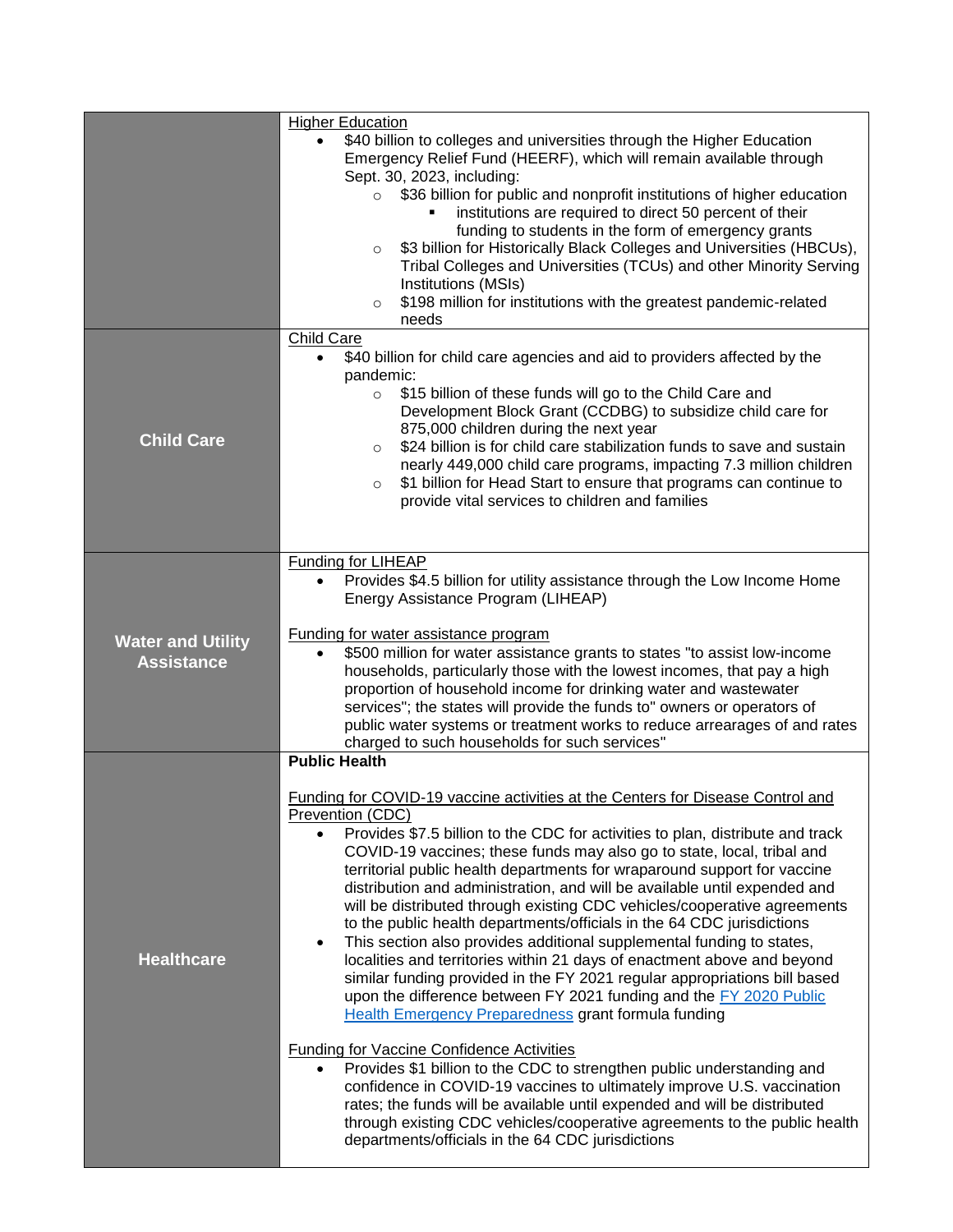| Funding for Supply Chain for COVID-19 Vaccines, Therapeutics and Medical                                                                                                                                                                                                                                                                                                                                                                                                                                                                                                                                                                                                                                                                                                                                                                                                                                                                                                                                        |
|-----------------------------------------------------------------------------------------------------------------------------------------------------------------------------------------------------------------------------------------------------------------------------------------------------------------------------------------------------------------------------------------------------------------------------------------------------------------------------------------------------------------------------------------------------------------------------------------------------------------------------------------------------------------------------------------------------------------------------------------------------------------------------------------------------------------------------------------------------------------------------------------------------------------------------------------------------------------------------------------------------------------|
| <b>Supplies</b><br>Provides \$6.05 billion for research, development, manufacturing,<br>$\bullet$<br>production and purchase of vaccines, therapeutics and ancillary medical<br>products and supplies to respond to COVID; funding may apply not only to<br>COVID-19 but also to any pandemic-capable disease, and will be available<br>until expended and will likely be available through U.S. Department of<br>Health and Human Services (HHS) contract vehicles/Broad Agency<br>Announcements                                                                                                                                                                                                                                                                                                                                                                                                                                                                                                               |
| <b>Funding for COVID-19 Vaccine, Therapeutic and Device Activities at the FDA</b><br>Provides \$500 million to the U.S. Food and Drug Administration (FDA) to                                                                                                                                                                                                                                                                                                                                                                                                                                                                                                                                                                                                                                                                                                                                                                                                                                                   |
| evaluate the continued effectiveness of FDA-regulated products approved<br>to address COVID-19; funding also applies to expand continuous<br>manufacturing abilities to ensure a robust supply chain of COVID-related<br>products, and also may also be used to expand FDA facility inspections to<br>accelerate the review of products delayed due to COVID                                                                                                                                                                                                                                                                                                                                                                                                                                                                                                                                                                                                                                                    |
| <b>Reduced Cost-Sharing</b>                                                                                                                                                                                                                                                                                                                                                                                                                                                                                                                                                                                                                                                                                                                                                                                                                                                                                                                                                                                     |
| Ensures that individuals who received unemployment compensation in<br>$\bullet$<br>2021 receive cost-sharing subsidies as those whose family income is no<br>greater than 133 percent of the federal poverty line                                                                                                                                                                                                                                                                                                                                                                                                                                                                                                                                                                                                                                                                                                                                                                                               |
| <b>Testing</b>                                                                                                                                                                                                                                                                                                                                                                                                                                                                                                                                                                                                                                                                                                                                                                                                                                                                                                                                                                                                  |
|                                                                                                                                                                                                                                                                                                                                                                                                                                                                                                                                                                                                                                                                                                                                                                                                                                                                                                                                                                                                                 |
| <b>Funding for COVID-19 Testing, Contact Tracing and Mitigation Activities</b><br>Provides HHS with \$47.8 billion to fund activities to respond to and<br>$\bullet$<br>mitigate the spread of COVID-19, and that may be used to:<br>implement a national COVID-19 testing strategy<br>$\circ$<br>provide technical assistance to state, local and territorial public<br>$\circ$<br>health departments to detect, diagnose and trace COVID-19<br>support expanded COVID-19 testing and development, including<br>$\circ$<br>through the acquisition of non-federally owned facilities to increase<br>testing capacity<br>enhance IT resources for public health data sharing.<br>$\circ$<br>The funds will be available until expended and will be distributed through<br>$\bullet$<br>existing CDC vehicles/cooperative agreements, including and especially<br>the Epidemiology and Laboratory Capacity (ELC) Cooperative Agreement<br>to the public health departments/officials in the 64 CDC jurisdictions |
|                                                                                                                                                                                                                                                                                                                                                                                                                                                                                                                                                                                                                                                                                                                                                                                                                                                                                                                                                                                                                 |
| Funding for SARS-COV-2 Genomic Sequencing and Surveillance<br>Provides HHS/CDC with \$1.75 billion to expand and improve activities<br>around the sequencing of COVID-19 and its variants; funding may also<br>apply to local, state and territorial health departments to develop COVID<br>variant mitigation strategies                                                                                                                                                                                                                                                                                                                                                                                                                                                                                                                                                                                                                                                                                       |
| <b>Funding for Global Health</b><br>Provides \$750 million to HHS/CDC to combat COVID-19 and emerging<br>infectious diseases globally                                                                                                                                                                                                                                                                                                                                                                                                                                                                                                                                                                                                                                                                                                                                                                                                                                                                           |
|                                                                                                                                                                                                                                                                                                                                                                                                                                                                                                                                                                                                                                                                                                                                                                                                                                                                                                                                                                                                                 |
| <b>Funding for Data Modernization and Forecasting Center</b><br>Provides \$500 million to HHS/CDC for public health data surveillance and<br>analytics infrastructure modernization                                                                                                                                                                                                                                                                                                                                                                                                                                                                                                                                                                                                                                                                                                                                                                                                                             |
|                                                                                                                                                                                                                                                                                                                                                                                                                                                                                                                                                                                                                                                                                                                                                                                                                                                                                                                                                                                                                 |
|                                                                                                                                                                                                                                                                                                                                                                                                                                                                                                                                                                                                                                                                                                                                                                                                                                                                                                                                                                                                                 |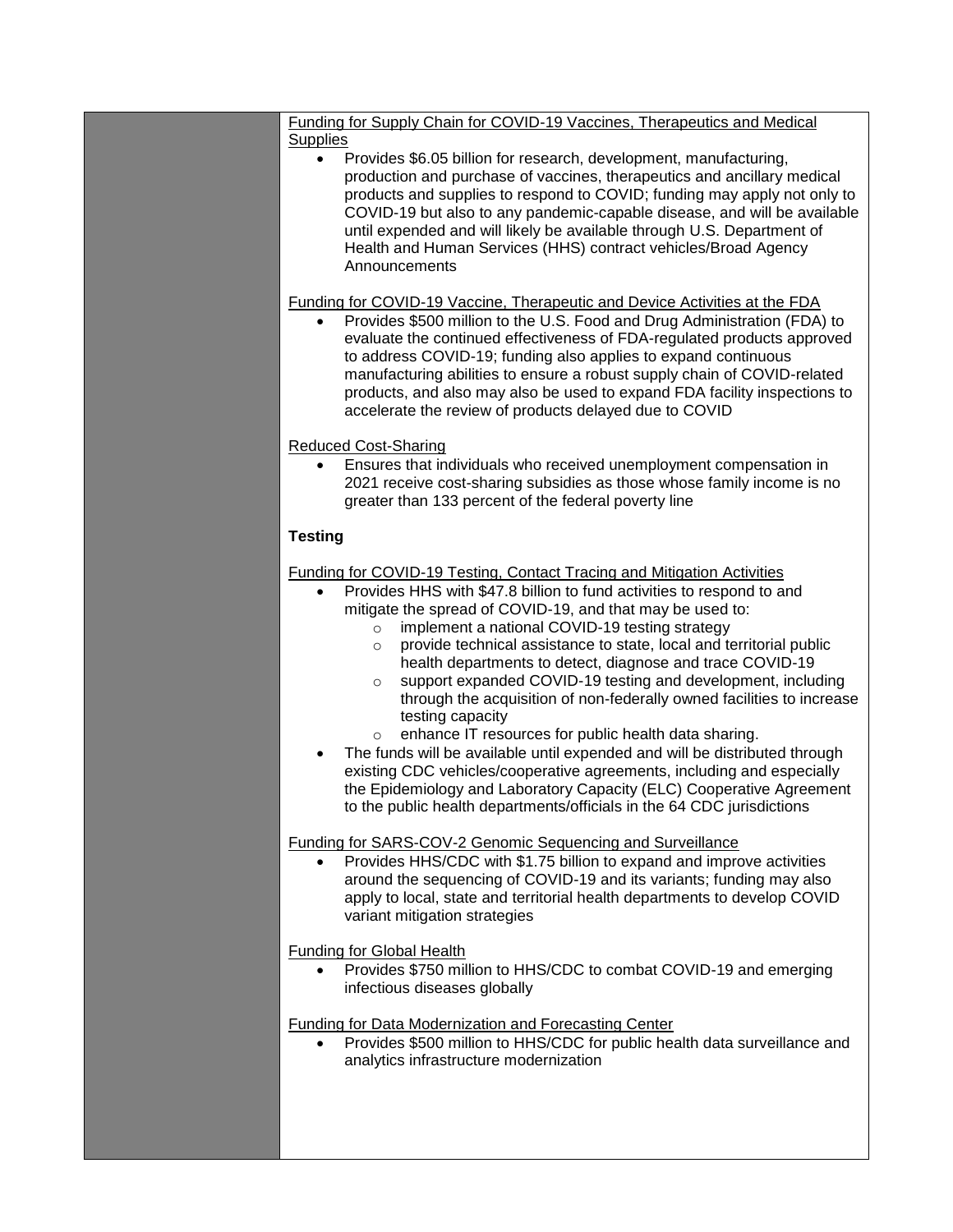| <b>Public Health Workforce</b>                                                                                                                                                                                                                                                                                                                                                                                                                                                                                                                             |
|------------------------------------------------------------------------------------------------------------------------------------------------------------------------------------------------------------------------------------------------------------------------------------------------------------------------------------------------------------------------------------------------------------------------------------------------------------------------------------------------------------------------------------------------------------|
| <b>Funding for Public Health Workforce</b><br>Provides \$7.66 billion to HHS to maintain and expand the U.S. public<br>$\bullet$<br>health workforce, including through grant support to public health<br>departments to recruit and hire new public health workers and related<br>administrative support as well as providing PPE and other supplies to new<br>workers                                                                                                                                                                                    |
| <b>Funding for Medical Reserve Corps</b><br>Provides \$100 million for the Medical Reserve Corps                                                                                                                                                                                                                                                                                                                                                                                                                                                           |
| <b>Public Health Investments</b>                                                                                                                                                                                                                                                                                                                                                                                                                                                                                                                           |
| <b>Funding for community health centers and community care</b><br>Provides \$7.6 billion to HHS to be awarded for grants and cooperative<br>agreements to community health centers and qualified Hawaiian entities<br>for COVID-19 vaccine distribution, testing, contract tracing, equipment,<br>staff, infrastructure, and community education and outreach                                                                                                                                                                                              |
| <b>Funding for National Health Service Corps</b><br>Provides \$800 million to HHS for state loan repayment programs                                                                                                                                                                                                                                                                                                                                                                                                                                        |
| <b>Funding for Nurse Corps</b><br>Provides \$200 million to HHS for loan repayment programs                                                                                                                                                                                                                                                                                                                                                                                                                                                                |
| Funding for teaching health centers that operate graduate medical education<br>Provides \$330 million through FY 2023 to HHS for new graduate medical<br>$\bullet$<br>residency training programs, maintaining existing staff and expanding<br>existing programs, establishing new or expanding existing primary care<br>residency programs, funding a per resident increase of \$10,000 and<br>boosting the federal response to public health emergencies                                                                                                 |
| <b>Funding for family planning</b><br>Provides \$50 million to HHS for federal grants to assist in the<br>establishment and operation of family planning and preventive health<br>projects and services not including abortion services                                                                                                                                                                                                                                                                                                                    |
| <b>Mental Health and Substance Use Disorder</b>                                                                                                                                                                                                                                                                                                                                                                                                                                                                                                            |
| Funding for block grants for community mental health services<br>Provides \$1.5 billion to HHS through FY 2025 for grants to states for<br>providing community mental health services                                                                                                                                                                                                                                                                                                                                                                      |
| Funding for block grants for prevention and treatment of substance abuse<br>Provides \$1.5 billion to HHS through FY 2025 for substance abuse<br>prevention and treatment                                                                                                                                                                                                                                                                                                                                                                                  |
| Funding for mental health and substance use disorder training for healthcare<br>professionals, paraprofessionals, and public safety officers<br>Provides \$80 million to HHS and the Health Resources and Services<br>$\bullet$<br>Administration (HRSA) for grants or contracts with qualifying entities in<br>rural and underserved communities to train health professionals in<br>evidence-informed strategies for reducing and addressing suicide,<br>burnout, mental health conditions and substance use disorders among<br>healthcare professionals |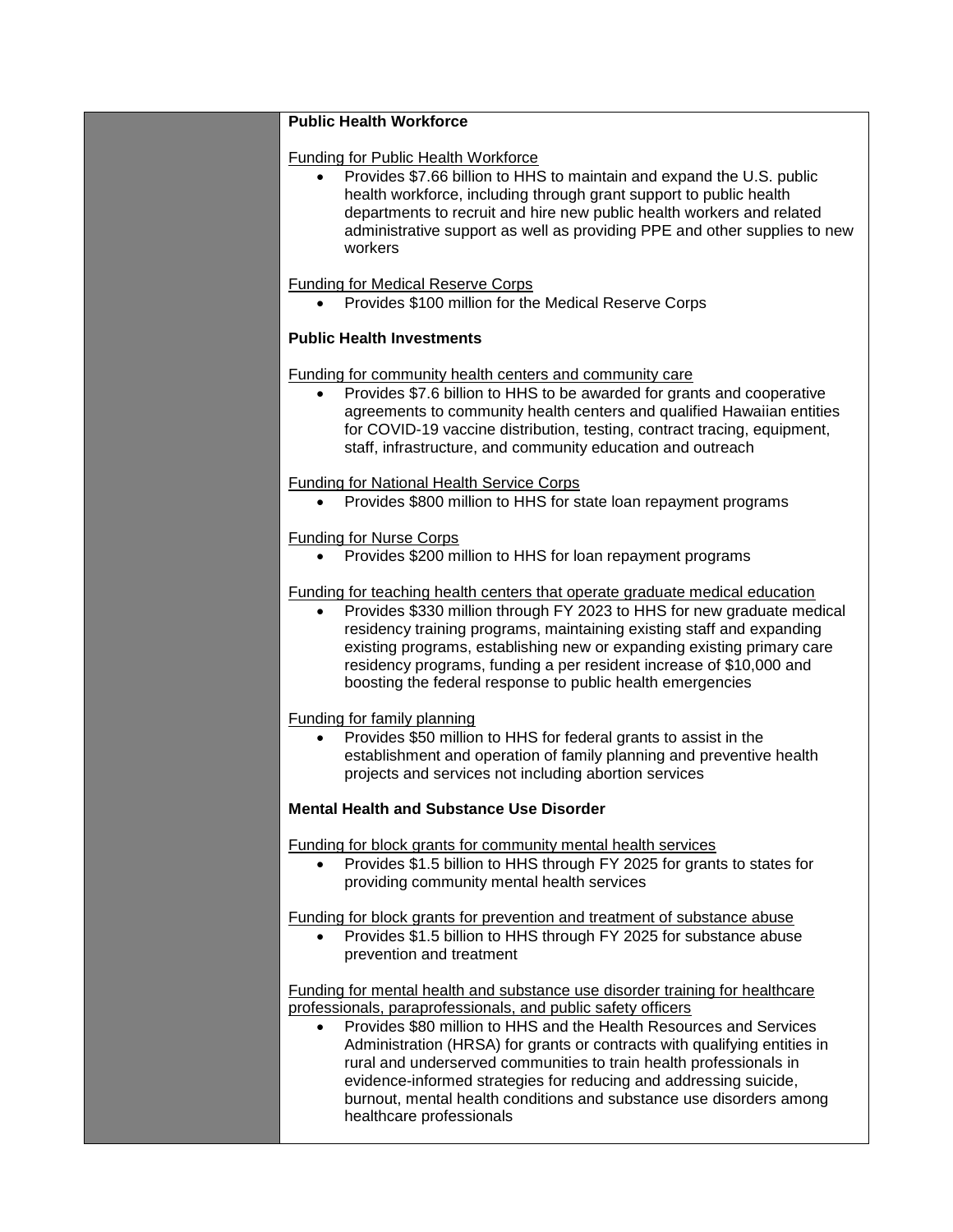| Funding for education and awareness campaign encouraging healthy work                               |
|-----------------------------------------------------------------------------------------------------|
| conditions and use of mental health and substance use disorder services by                          |
| healthcare professionals                                                                            |
| Provides \$20 million to HHS/CDC to carry out a national evidence-based                             |
| education and awareness campaign directed at healthcare professionals                               |
| and first responders by encouraging them to identify risk factors and seek                          |
| support and treatment for their own mental health and substance use                                 |
| concerns                                                                                            |
|                                                                                                     |
| Funding for grants for healthcare providers to promote mental health among their                    |
| health professional workforce                                                                       |
| Provides \$40 million to HHS/HRSA for grants or contracts with healthcare<br>$\bullet$              |
| entities, including provider trade associations and Federally Qualified                             |
| Health Centers (FQHCs), to establish or expand protocols to promote                                 |
|                                                                                                     |
| mental health among healthcare providers, particularly in rural and                                 |
| underserved communities                                                                             |
|                                                                                                     |
| <b>Funding for community-based funding for local substance use disorder services</b>                |
| Provides \$30 million to HHS to support community-based overdose<br>$\bullet$                       |
| prevention programs, syringe services programs and other harm reduction                             |
| services                                                                                            |
|                                                                                                     |
| Funding for community-based funding for local behavioral health needs                               |
| Provides \$50 million to HHS for grants to address increased community<br>$\bullet$                 |
| behavioral health needs worsened by the COVID-19 public health                                      |
| emergency to be used for care coordination, workforce training, surge                               |
| capacity, integrating evidence-based care models, providing mental and                              |
| behavioral health services via telehealth, and preventive and crisis                                |
| intervention services                                                                               |
|                                                                                                     |
| <b>Funding for the National Child Traumatic Stress Network</b>                                      |
| Provides \$10 million to HHS in funding for the national child traumatic                            |
| stress network                                                                                      |
|                                                                                                     |
|                                                                                                     |
| <b>Funding for Project AWARE</b>                                                                    |
| Provides \$30 million to HHS for Project AWARE for advancing wellness                               |
| and resiliency in education                                                                         |
|                                                                                                     |
| <b>Funding for youth suicide prevention</b>                                                         |
| • Provides \$20 million to HHS for grants for youth suicide and early                               |
| prevention programs                                                                                 |
|                                                                                                     |
| Funding for behavioral health workforce education and training                                      |
| Provides \$100 million to HHS for grants for mental and behavioral health                           |
| education and training programs                                                                     |
|                                                                                                     |
| <b>Funding for pediatric mental health care access</b>                                              |
| Provides \$80 million to HHS for grants to promote behavioral health                                |
|                                                                                                     |
| integration in pediatric primary care by supporting the development of new                          |
| or improvement of existing statewide or regional pediatric mental health                            |
| care telehealth access programs                                                                     |
|                                                                                                     |
| Funding for expansion grants for certified community behavioral health clinics                      |
| Provides \$420 million to HHS for grants to Certified Community Behavioral<br><b>Health Clinics</b> |
|                                                                                                     |
|                                                                                                     |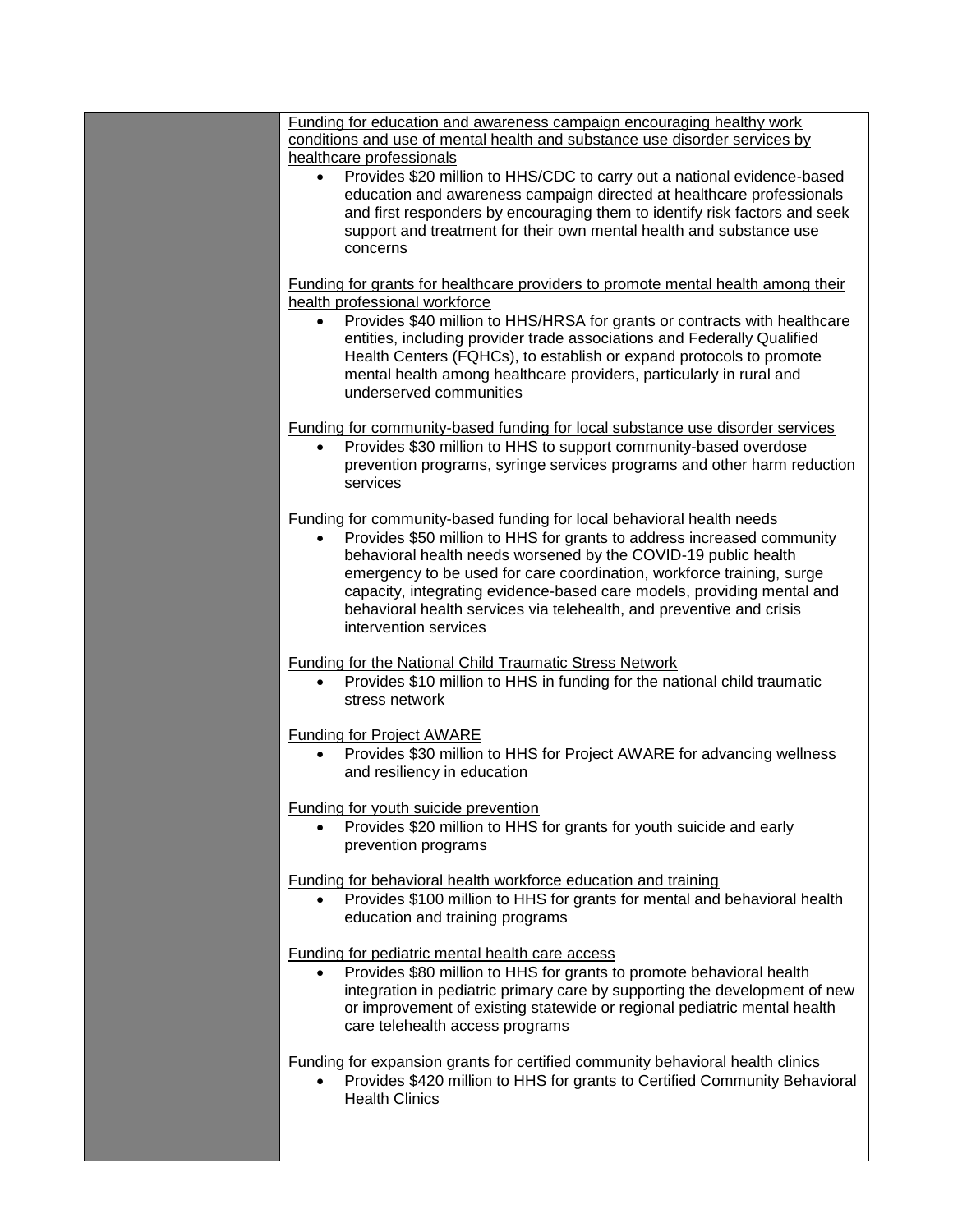| <b>Exchange Grant Program</b>                                                                                                                                                                                                                                                                                                                                                                                                                                                                                                                                                                                                                                                                                                                                                 |
|-------------------------------------------------------------------------------------------------------------------------------------------------------------------------------------------------------------------------------------------------------------------------------------------------------------------------------------------------------------------------------------------------------------------------------------------------------------------------------------------------------------------------------------------------------------------------------------------------------------------------------------------------------------------------------------------------------------------------------------------------------------------------------|
| Establishing a grant program for ACA Exchange modernization<br>Provides \$20 million through FY 2022 to HHS to award grants to<br>Affordable Care Act (ACA) Exchanges to modernize or update systems,<br>programs or other technology                                                                                                                                                                                                                                                                                                                                                                                                                                                                                                                                         |
| <b>Medicaid</b>                                                                                                                                                                                                                                                                                                                                                                                                                                                                                                                                                                                                                                                                                                                                                               |
| Mandatory coverage of COVID-19 vaccines and administration and treatment<br>under Medicaid<br>The bill builds on provisions in the Families First Coronavirus Response<br>$\bullet$<br>legislation that required Medicaid and Children's Health Insurance<br>Program (CHIP) coverage of COVID-19 testing without cost-sharing to<br>explicitly require Medicaid and CHIP coverage of COVID-19 vaccines,<br>treatment including prescription drugs and treatment of conditions that<br>complicate COVID-19 treatment, without the imposition of cost-sharing<br>charges                                                                                                                                                                                                        |
| Modifications to certain coverage under Medicaid for pregnant and postpartum<br>women<br>Full benefits would be available to women during pregnancy and<br>$\bullet$<br>throughout the 12-month postpartum period, or up to a year after the last<br>day of her pregnancy, extending their coverage well beyond the current<br>cutoff of 60 days; if a state selects this option for its Medicaid program, it<br>must provide it under its CHIP program                                                                                                                                                                                                                                                                                                                       |
| State option to provide qualifying community-based mobile crisis intervention<br>services<br>The bill allows states to offer community-based mobile crisis intervention<br>٠<br>services for five years, with an 85 percent Federal Medical Assistance<br>Percentage (FMAP)                                                                                                                                                                                                                                                                                                                                                                                                                                                                                                   |
| Temporary increase in FMAP for medical assistance under state Medicaid plans<br>that begin to expend amounts for certain mandatory individuals<br>States that newly expand Medicaid would receive an additional 5<br>percentage point increase in their regular FMAP for two years, no matter<br>when they newly expand – this increase would be in addition to the<br>temporary 6.2 percentage point FMAP increases enacted as part of the<br>Families First Coronavirus legislation available through the duration of the<br>COVID-19 public health emergency; the 5-percentage point increase<br>would not apply to other Medicaid spending that is not subject to the<br>regular FMAP, such as administrative costs and Disproportionate Share<br>Hospital (DSH) spending |
| <b>Extension of 100 percent federal medical assistance percentage to Urban Indian</b><br><b>Health Organizations and Native Hawaiian Health Care Systems</b><br>For two years, the bill would temporarily apply the 100 percent FMAP<br>$\bullet$<br>available to Indian Health Service (IHS) providers furnishing care to<br>Medicaid beneficiaries to include Urban Indian Health Programs and<br>Native Hawaiian Health Care Systems services; such providers are<br>grantees of the IHS and serve IHS-eligible patients on Medicaid, but they<br>are not formally part of the IHS and, as a result, do not receive the 100<br>percent FMAP like other IHS providers                                                                                                       |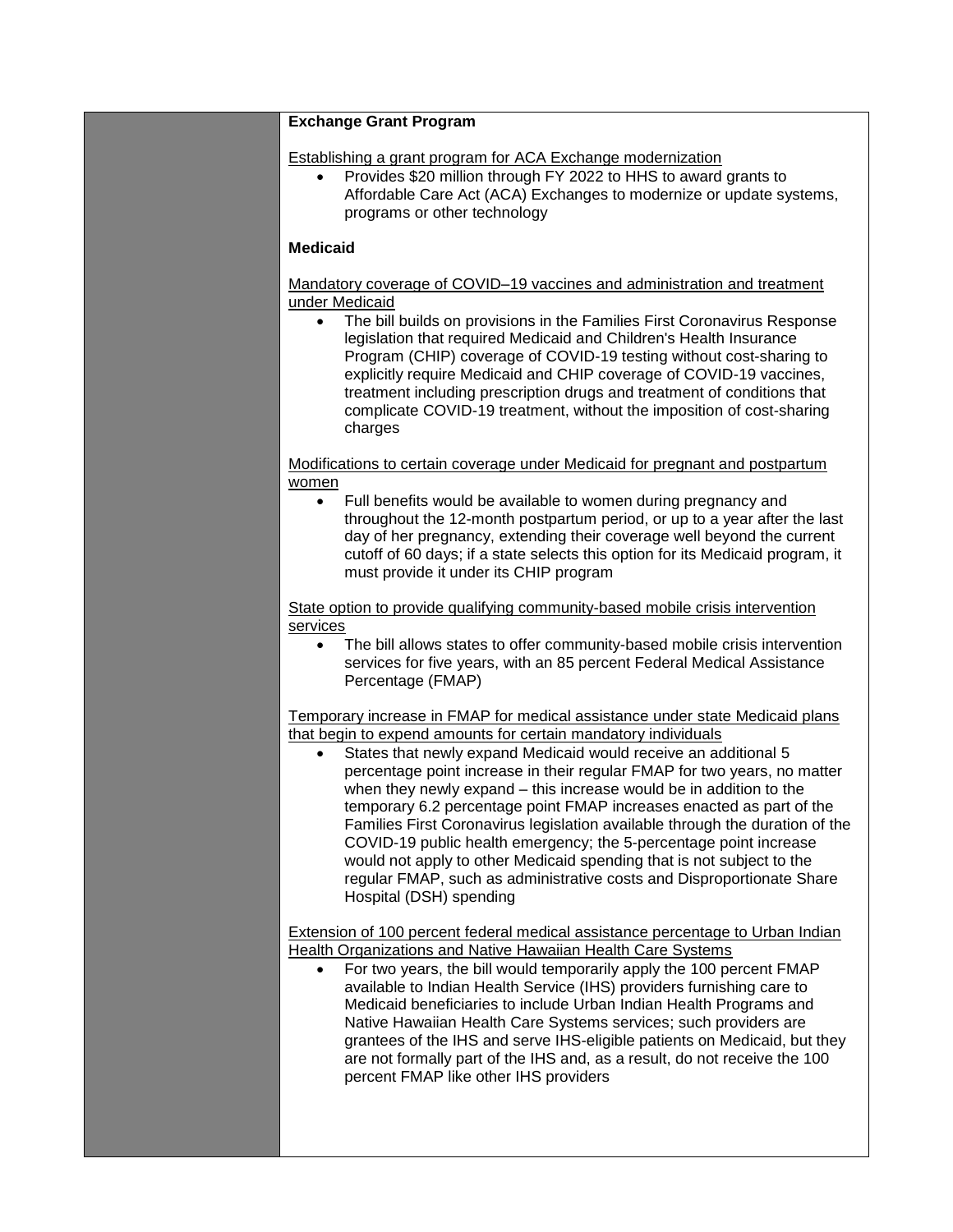|                                                                 | Sunset of limit on maximum rebate amount for single-source drugs and innovator<br>multiple source drugs<br>The bill delayed by one year, until 2024, the removal of the cap on<br>$\bullet$<br>Medicaid inflation rebates; Medicaid requires a minimum 23 percent rebate<br>on brand drugs, and companies pay an additional inflation rebate when<br>they raise prices faster than inflation - that inflationary rebate is currently<br>capped at 100 percent of the Average Manufacturer Price (AMP) to avoid<br>making drug companies pay rebates that are greater than the price of<br>drugs |
|-----------------------------------------------------------------|-------------------------------------------------------------------------------------------------------------------------------------------------------------------------------------------------------------------------------------------------------------------------------------------------------------------------------------------------------------------------------------------------------------------------------------------------------------------------------------------------------------------------------------------------------------------------------------------------|
|                                                                 | Additional support for Medicaid home and community-based services during the<br>COVID-19 emergency                                                                                                                                                                                                                                                                                                                                                                                                                                                                                              |
|                                                                 | States would have the option of receiving a 7.35 percentage point increase<br>in their Medicaid matching rate for home and community-based services<br>(subject to a 95 percent limit) for one year starting April 1, 2021; as a<br>condition of the increase, states would be required to use this additional<br>funding to expand and enhance home and community-based services in<br>one or more enumerated ways, including increasing home and community-<br>based reimbursement rates and providing payments to financially stressed<br>providers                                          |
|                                                                 | Funding for state strike teams for resident and employee safety in nursing facilities<br>The bill appropriates \$250 million to support state-based "strike" teams to<br>$\bullet$<br>help respond to COVID-19 in nursing homes                                                                                                                                                                                                                                                                                                                                                                 |
|                                                                 | <b>Medicare</b>                                                                                                                                                                                                                                                                                                                                                                                                                                                                                                                                                                                 |
|                                                                 | Floor on the Medicare area wage index for hospitals in all-urban states<br>The bill restores an area wage index floor for hospitals in all-urban states<br>$\bullet$<br>starting Oct. 1, 2021, and directs the HHS Secretary to create a Medicare<br>area wage index for hospitals in all-urban states to address a 2019 rule<br>that imposed across-the-board cuts to increase pay for low-wage hospitals                                                                                                                                                                                      |
|                                                                 | Secretarial authority to temporarily waive or modify application of certain Medicare<br>requirements with respect to ambulance services furnished during certain<br>emergency periods<br>• The bill provides for Medicare reimbursement to ambulance providers                                                                                                                                                                                                                                                                                                                                  |
|                                                                 | even if the patients aren't transported to a healthcare facility; the authority<br>would last the duration of the public health emergency                                                                                                                                                                                                                                                                                                                                                                                                                                                       |
|                                                                 | <b>Funding for Office of Inspector General</b><br>The bill provides \$5 million to the HHS Office of Inspector General (OIG)<br>for oversight activities with respect to the Provider Relief Fund                                                                                                                                                                                                                                                                                                                                                                                               |
| <b>Defense Production</b><br><b>Act</b>                         | Provides \$10 billion to carry out the Defense Production Act for medical<br>supplies and equipment such as testing, personal protective equipment<br>(PPE) and vaccines.                                                                                                                                                                                                                                                                                                                                                                                                                       |
| Housing,<br><b>Homelessness and</b><br><b>Rental Assistance</b> | <b>Emergency rental assistance</b><br>Of the \$27.4 billion provided for rental assistance, \$21.55 billion will be<br>$\bullet$<br>funded through the Coronavirus Relief Fund (CRF) and administered by<br>the U.S. Department of the Treasury:<br>\$305 million is set aside for territories<br>$\circ$<br>\$152 million is set aside for states<br>$\circ$<br>\$2.5 billion will be distributed to high-need communities and will be<br>$\circ$<br>distributed based on the number of very low-income renter<br>households paying more than 50 percent of income on rent or                  |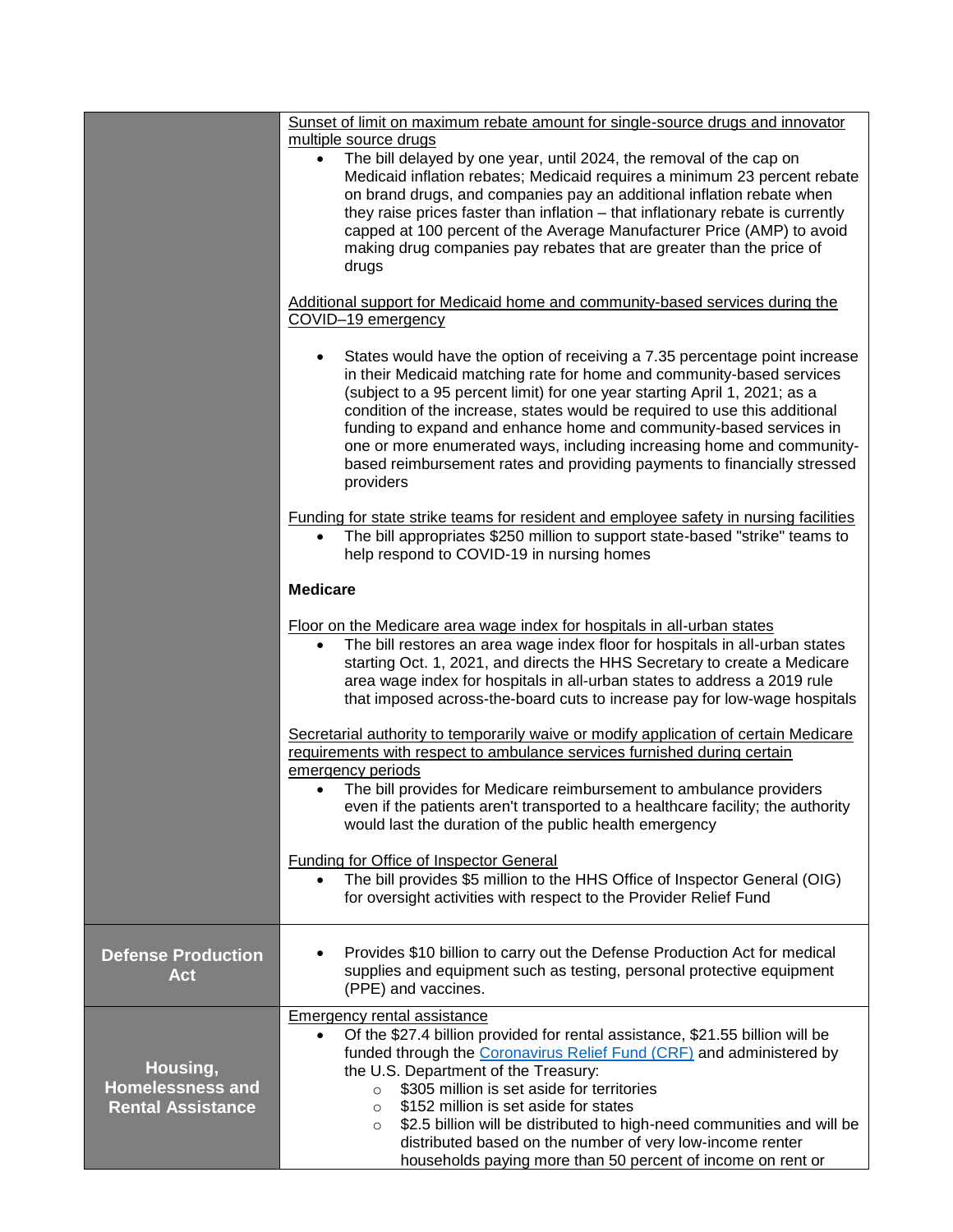| living in substandard or overcrowded conditions, rental market<br>costs and employment trends.<br>See State Estimates for Emergency Rental Assistance<br>$\circ$<br>Allocations: The first 40 percent of funds must be paid to grantees within<br>٠<br>60 days of enactment; when a grantee has obligated not less than 75<br>percent of funds already dispersed, the Treasury Secretary may provide<br>additional disbursements of the grantee's allocation<br>Eligibility: Under the bill, households are eligible for emergency rental<br>$\bullet$<br>assistance funds if one or more individuals: 1) has qualified for<br>unemployment benefits or experienced a reduction in household income,                                                                                                                                                                                                          |
|---------------------------------------------------------------------------------------------------------------------------------------------------------------------------------------------------------------------------------------------------------------------------------------------------------------------------------------------------------------------------------------------------------------------------------------------------------------------------------------------------------------------------------------------------------------------------------------------------------------------------------------------------------------------------------------------------------------------------------------------------------------------------------------------------------------------------------------------------------------------------------------------------------------|
| incurred significant costs, or experienced other financial hardship during or<br>due, directly or indirectly, to the pandemic; 2) can demonstrate a risk of<br>experiencing homelessness or housing instability; and 3) has a household<br>income below 80 percent of the Area Median Income (AMI)<br>States and localities must prioritize households below 50 percent<br>$\circ$<br>of AMI or those who are unemployed and have been unemployed<br>for 90 days; states and localities can provide additional<br>prioritization of funds                                                                                                                                                                                                                                                                                                                                                                     |
| Use of Funds: The funds must be used to provide financial assistance,<br>$\bullet$<br>including back and forward rent and utility payments, and other housing<br>expenses, and assistance can be provided for 18 months; not more than<br>10 percent of funds may be used to provide case management and other<br>services intended to help keep households stably housed, and not more<br>than 15 percent of funds paid to a state or local government can be used<br>for administrative costs<br><b>Deadlines:</b> After March 31, 2022, the Treasury Secretary may recapture<br>$\bullet$                                                                                                                                                                                                                                                                                                                  |
| excess funds not obligated by a state or locality and reallocate and repay<br>these dollars to eligible grantees who, at the time of such reallocation,<br>have obligated at least 50 percent of the amount originally allocated and<br>have met other criteria; funds not obligated may be used to provide<br>affordable housing to very low-income households, so long as the grantee<br>has obligated at least 75 percent of its total allocation, and funds provided<br>under this bill are available until Sept. 30, 2025<br>The bill extends the deadline to spend the initial \$25 billion tranche<br>$\circ$<br>of funding provided by Congress in December 2020 from Dec. 31,<br>2021 to Sept. 30, 2022.                                                                                                                                                                                             |
| <b>Emergency housing vouchers</b><br>Provides \$5 billion for housing vouchers with funds available through Sept.<br>30, 2030.<br>Use of Funds: These funds must be used to provide and renew<br>$\bullet$<br>emergency vouchers, to cover administrative costs and to make<br>adjustments for public housing agencies that would otherwise be required<br>to terminate rental assistance due to a significant increase in voucher per-<br>unit costs due to extraordinary circumstances                                                                                                                                                                                                                                                                                                                                                                                                                      |
| Eligibility: Under the bill, households are eligible for emergency vouchers<br>$\bullet$<br>if they 1) are or are at risk of experiencing homelessness, 2) are fleeing or<br>attempting to flee domestic violence, dating violence, stalking, sexual<br>assault or human trafficking, or 3) are recently homeless and rental<br>assistance will prevent the family's homelessness or having a high risk of<br>housing instability<br>Allocations: Public housing agencies will be notified of the number of<br>$\bullet$<br>vouchers allocated to them within 60 days, with vouchers to be distributed<br>by a formula that includes capacity and ensures geographic diversity, and<br>the Secretary may revoke and redistribute any unleased vouchers after a<br>reasonable time; a public housing agency may not reissue any vouchers<br>after Sept. 30, 2023, when assistance for the family assisted ends |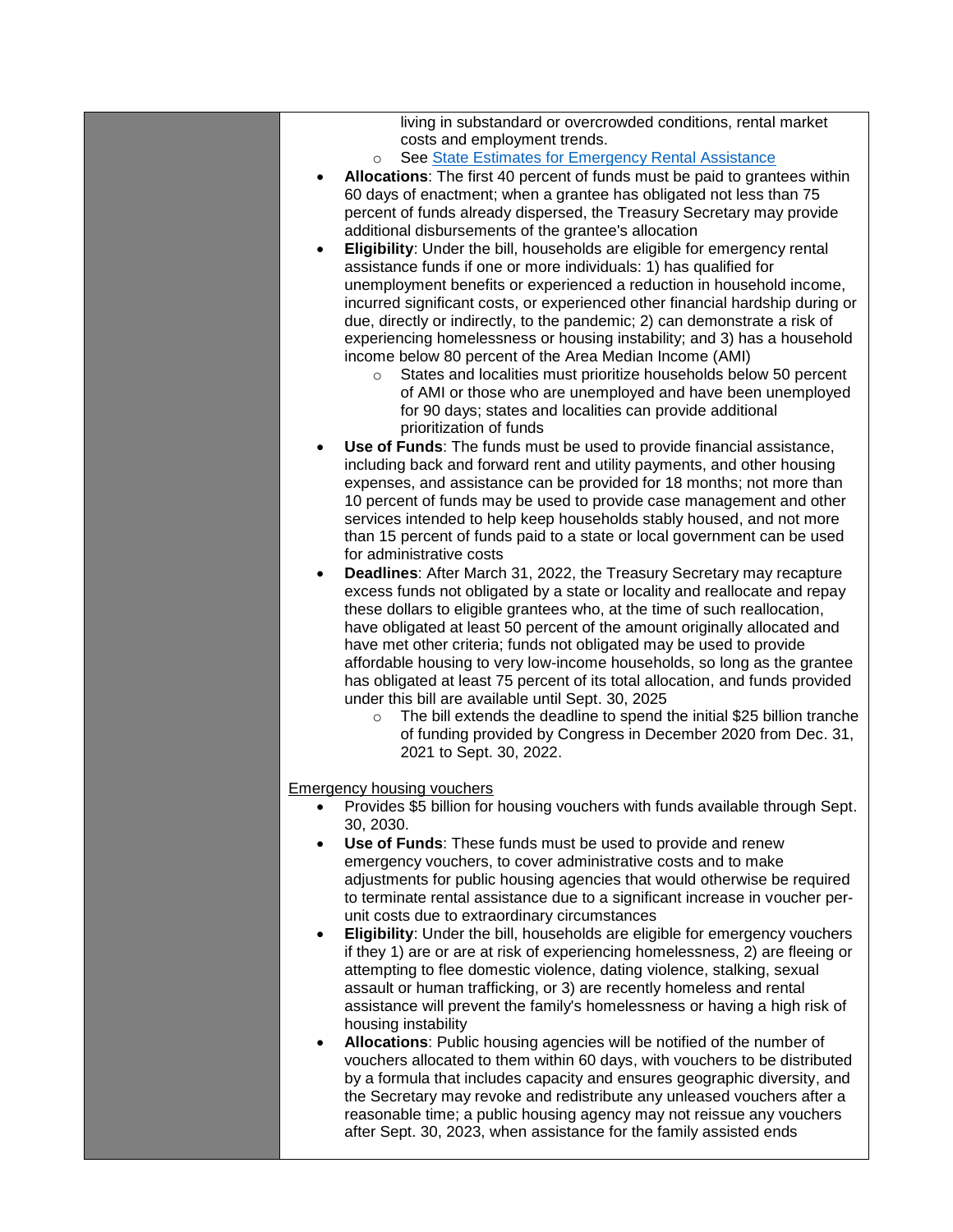|           | Emergency assistance for rural housing                                                                                                                                                                                                                                                                                                                   |
|-----------|----------------------------------------------------------------------------------------------------------------------------------------------------------------------------------------------------------------------------------------------------------------------------------------------------------------------------------------------------------|
|           | Provides \$100 million in rental assistance to assist rural households living<br>in USDA-financed properties; funds are available until Sept. 30, 2022, and<br>they may be used to cover back rent and ongoing rental assistance                                                                                                                         |
|           | <b>Housing counseling</b>                                                                                                                                                                                                                                                                                                                                |
| $\bullet$ | \$100 million for housing counseling through NeighborWorks America. Of<br>the funds provided, not less than 40 percent must be provided to housing                                                                                                                                                                                                       |
|           | counseling organizations that 1) target minority and low-income<br>homeowners, renters and individuals experiencing homelessness or 2)<br>provide services in neighborhoods with high concentrations of minority and<br>low-income homeowners, renters and individuals experiencing<br>homelessness.                                                     |
|           | Homelessness assistance and supportive services program                                                                                                                                                                                                                                                                                                  |
|           | Provides \$5 billion to provide rental assistance and supportive services, to                                                                                                                                                                                                                                                                            |
|           | develop affordable rental housing, to help acquire non-congregate shelter<br>to be converted into permanent affordable housing or used as emergency<br>shelter                                                                                                                                                                                           |
| $\bullet$ | Eligibility: These funds must primarily benefit 1) individuals or households<br>that are or are at risk of experiencing homelessness, 2) people who are<br>fleeing or attempting to flee domestic violence, dating violence, stalking,<br>sexual assault or human trafficking, 3) populations for whom supportive                                        |
|           | services would prevent the family's homelessness or having a high risk of<br>housing instability, or 4) households with a veteran family member that<br>meets one of these criteria                                                                                                                                                                      |
| $\bullet$ | Allocations: Funds will be allocated within 30 days of enactment using the<br>HOME Investment Partnerships program formula; the bill waives statutory<br>requirements, including a commitment deadline, matching requirements<br>and set-aside for Community Housing Development Organizations<br>(CHDOs).                                               |
|           | See National Low Income Housing Coalition Estimated Allocations<br>$\circ$<br>of Homeless Assistance Grants                                                                                                                                                                                                                                              |
| $\bullet$ | Administrative Costs: Up to 15 percent of the funds may be used to                                                                                                                                                                                                                                                                                       |
|           | cover administrative costs; a grantee may receive up to an additional 5<br>percent of its allocation for operating costs for certain CHDOs and<br>nonprofit organizations if the funds are used to build capacity                                                                                                                                        |
|           | Homeowner Assistance Fund                                                                                                                                                                                                                                                                                                                                |
|           | Provides \$9.961 billion in funding to be distributed to states through the<br>U.S. Department of the Treasury                                                                                                                                                                                                                                           |
| $\bullet$ | States can apply for the fund 45 days after enactment – reducing the<br>likelihood that there will be implementing regulations; instead, Treasury will<br>dictate terms through the contracts with the states                                                                                                                                            |
| $\bullet$ | Impacts existing pipeline of delinquencies - tolling date is Jan 21, 2020;<br>expenses related to delinquencies prior to January 2020 are not eligible,<br>but there is no requirement that the loan be performing as of January 2020                                                                                                                    |
| $\bullet$ | in order to avail themselves of support<br>Eligible uses of the funds include: mortgage payments; principal reduction;                                                                                                                                                                                                                                   |
|           | interest rate reductions; funds to reinstate a mortgage after forbearance,<br>delinquency or default; payment assistance for utilities, internet, property<br>taxes, homeowners insurance, mortgage insurance, flood insurance,<br>condo fees and homeowner association fees; and a catch-all for "any other<br>assistance to promote housing stability" |
| $\bullet$ | Unlike the Hardest Hit Fund, the money is not directly earmarked to state<br>housing finance agencies (HFAs), but it is likely that states will rely on<br>state HFAs to do principal write-downs and interest rate reduction<br>refinance loans (IRRLs)                                                                                                 |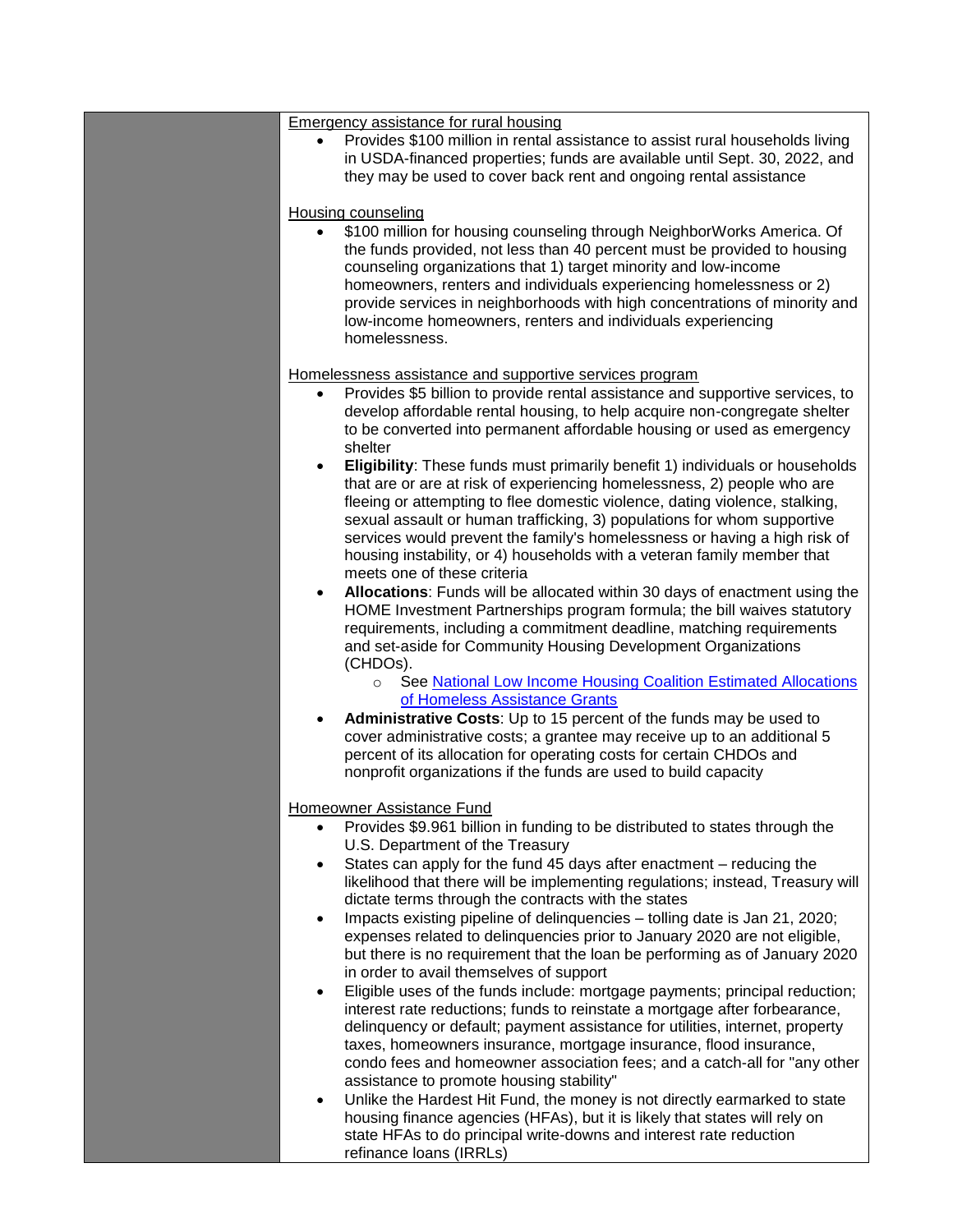|                              | States can also use the money to reimburse themselves for their own<br>$\bullet$<br>programs that pre-date disbursement from the Treasury Department<br>States have to spend 60 percent of the funds on borrowers at or below the<br>٠<br>AMI<br>The maximum amount of support is the government-sponsored enterprise<br>$\bullet$<br>(GSE) conforming loan limit<br>Relief measures for Section 502 and 504 direct loan borrowers<br>Provides \$39 million to assist rural homeowners through USDA's Section<br>502 and Section 504 direct loan programs<br><b>Fair Housing Initiatives Program</b><br>\$20 million increase to the U.S. Department of Housing and Urban<br>Development's (HUD) Fair Housing Initiatives Program (FHIP) to help<br>identify government agencies that handle complaints of housing<br>discrimination<br>Eligible grantees include state or local governments, qualified fair housing<br>$\bullet$<br>enforcement organizations with at least two years of experience, and other<br>public or private nonprofit organizations representing individuals who have<br>been victims of housing discrimination                                                                                                                                                                                                                                                                                                                                                                                                                                                                                                                                                                                                                                                                                                                                                                                                                                                                                                                                                             |
|------------------------------|------------------------------------------------------------------------------------------------------------------------------------------------------------------------------------------------------------------------------------------------------------------------------------------------------------------------------------------------------------------------------------------------------------------------------------------------------------------------------------------------------------------------------------------------------------------------------------------------------------------------------------------------------------------------------------------------------------------------------------------------------------------------------------------------------------------------------------------------------------------------------------------------------------------------------------------------------------------------------------------------------------------------------------------------------------------------------------------------------------------------------------------------------------------------------------------------------------------------------------------------------------------------------------------------------------------------------------------------------------------------------------------------------------------------------------------------------------------------------------------------------------------------------------------------------------------------------------------------------------------------------------------------------------------------------------------------------------------------------------------------------------------------------------------------------------------------------------------------------------------------------------------------------------------------------------------------------------------------------------------------------------------------------------------------------------------------------------------------------|
| <b>Public Transportation</b> | <b>Federal Transit Administration Grants</b><br>\$30.5 billion for transit<br>$\bullet$<br>\$26.086 billion for Federal Transit Administration (FTA) Urbanized<br>$\circ$<br>Area Formula Grants (Section 5307)<br>This amount, combined with CARES Act and Coronavirus<br>Response and Relief Supplemental Appropriations Act<br>(CRRSAA) grants, allows urbanized areas to receive 132<br>percent of their 2018 operating costs; for urbanized areas<br>that received grants totaling 130 to 132 percent of<br>operating costs from the CARES Act and CRRSAA, they<br>receive an additional 10 percent of their 2018 operating<br>costs<br>\$317 million for FTA Rural Area Formula Grants (Section 5311)<br>$\circ$<br>\$50 million for FTA Enhanced Mobility for Seniors and Individuals<br>$\circ$<br>with Disabilities Grants (Section 5310)<br>\$100 million for non-urbanized intercity bus program recipients<br>$\circ$<br>\$25 million for Section 5307 planning grants to restore service<br>$\circ$<br>\$2.21 billion for operating assistance grants to eligible recipients that<br>require additional support for operations, personnel, cleaning, sanitization<br>and debt payments costs incurred to maintain operations and avoid layoffs<br>and furloughs due to COVID-19, with grants to be evaluated by the FTA<br>based on the level of financial need demonstrated; the FTA is required to<br>issue a Notice of Funding Opportunity (NOFO) for these grants within 180<br>days after the bill is signed into law<br>\$1.675 billion for Capital Investment Grants (CIG)<br>\$1.425 billion for New Start and Core Capacity projects:<br>$\circ$<br>\$1.25 billion for CIG project sponsors that have an existing<br>Full Funding Grant Agreement (FFGA) and have received<br>a FY 2019 or FY 2020 CIG allocation.<br>\$175 million to CIG projects with an existing FFGA that<br>received a CIG allocation prior to FY 2019<br>\$250 million for Small Start projects that are a recipient of a CIG<br>$\circ$<br>allocation or an applicant in the project development phase |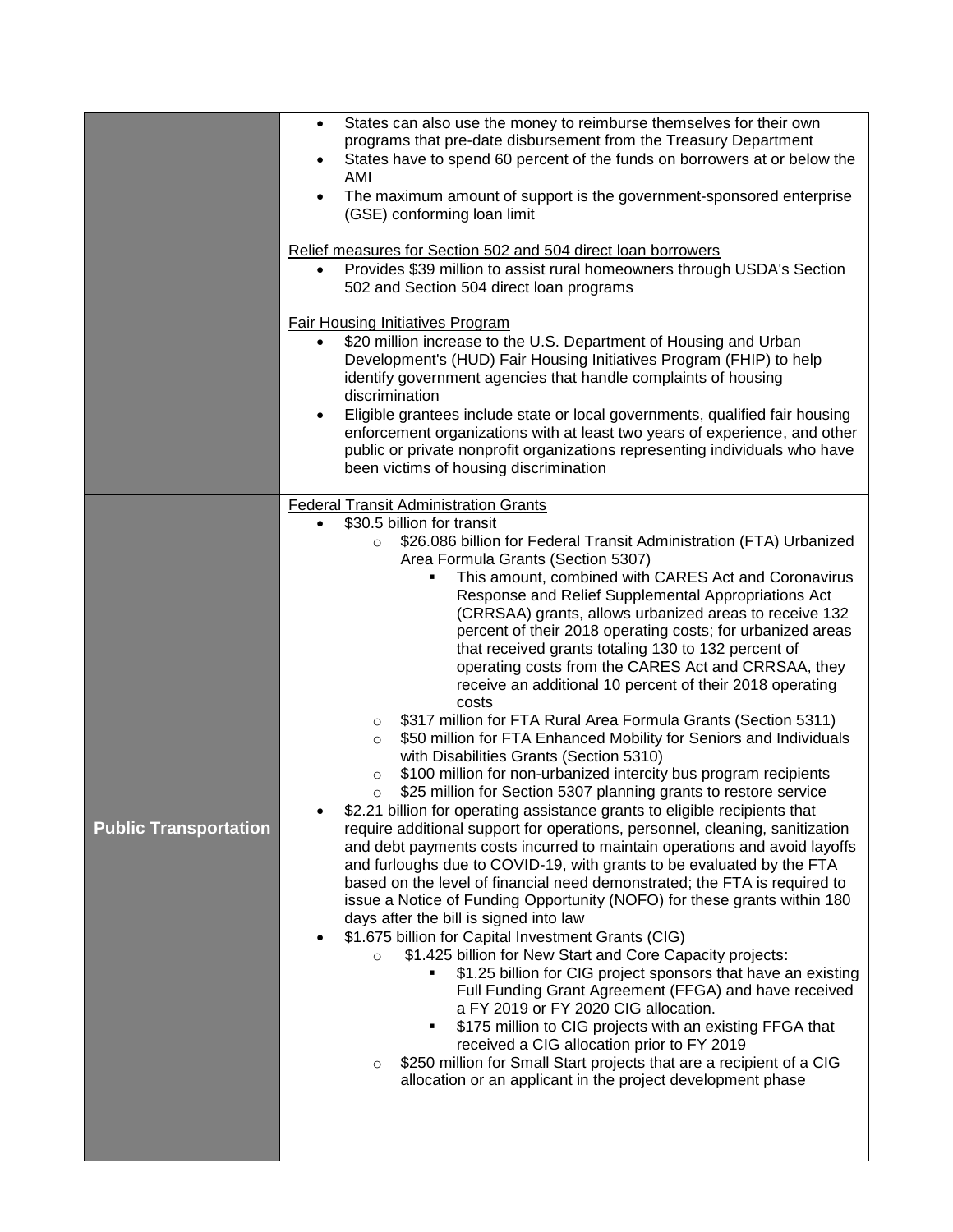| <b>Disaster Relief</b>                                                | <b>Emergency Federal Employee Leave Fund</b><br>Provides \$570 million to establish a fund, the Emergency Federal<br>Employee Leave Fund, to be administered by the Office of Personnel<br>Management (OPM) to remain available through Sept. 30, 2022; funds<br>may be used for reimbursement to an agency or for paid leave by any<br>employee who is unable to work due to quarantine or isolation related to<br>COVID-19, including caring for family members or dependents, and paid<br>leave may not exceed 600 hours for each full-time employee<br>Pandemic Response Accountability Committee funding availability<br>Provides \$40 million to support oversight of the coronavirus response via<br>$\bullet$<br>the Pandemic Response Accountability Committee<br><b>Funding for the White House</b><br>Provides \$12.8 million for the White House to prevent, prepare for and<br>$\bullet$<br>respond to the coronavirus<br><b>Federal Emergency Management Agency appropriation</b><br>Provides \$50 billion for the Federal Emergency Management Agency<br>$\bullet$<br>(FEMA) for the purposes of the Disaster Relief Fund (DRF) for cost<br>associated with major disaster declarations<br><b>Emergency food and shelter program funding</b><br>Provides \$400 million for the emergency food and shelter program<br>$\bullet$<br>Humanitarian relief<br>Provides \$110 million for the emergency food and shelter program for the<br>$\bullet$<br>purposes of providing humanitarian relief to families and individuals<br>encountered by the U.S. Department of Homeland Security (DHS)<br>AFG and SAFER program funding<br>Provides \$100 million for Assistance to Firefighter Grants (AFG) and \$200<br>million for Staffing for Adequate Fire and Emergency Response Grants<br>(SAFER)<br>Emergency management performance grant funding<br>Provides \$100 million for emergency management performance grant<br>funding |
|-----------------------------------------------------------------------|-----------------------------------------------------------------------------------------------------------------------------------------------------------------------------------------------------------------------------------------------------------------------------------------------------------------------------------------------------------------------------------------------------------------------------------------------------------------------------------------------------------------------------------------------------------------------------------------------------------------------------------------------------------------------------------------------------------------------------------------------------------------------------------------------------------------------------------------------------------------------------------------------------------------------------------------------------------------------------------------------------------------------------------------------------------------------------------------------------------------------------------------------------------------------------------------------------------------------------------------------------------------------------------------------------------------------------------------------------------------------------------------------------------------------------------------------------------------------------------------------------------------------------------------------------------------------------------------------------------------------------------------------------------------------------------------------------------------------------------------------------------------------------------------------------------------------------------------------------------------------------------------------------------------------------------------------|
| <b>Cybersecurity and</b><br><b>Technology</b><br><b>Modernization</b> | Cybersecurity and Infrastructure Security Agency.<br>Provides \$650 million for the DHS Cybersecurity and Infrastructure<br>$\bullet$<br>Security Agency (CISA) to mitigate cybersecurity risks<br>Appropriation for the U.S. Digital Service<br>Provides \$200 million for the U.S. Digital Service, a White House unit that<br>$\bullet$<br>provides IT support to federal agencies<br>Appropriation for the Technology Modernization Fund<br>Provides \$1 billion for the General Services Administration Technology<br>$\bullet$<br>Modernization Fund, which was established to upgrade federal agency IT<br>systems                                                                                                                                                                                                                                                                                                                                                                                                                                                                                                                                                                                                                                                                                                                                                                                                                                                                                                                                                                                                                                                                                                                                                                                                                                                                                                                     |
| <b>Paycheck Protection</b><br>Program (PPP)                           | Appropriates an additional \$7.25 billion to the U.S. Small Business<br>$\bullet$<br>Administration (SBA) for the PPP program<br>Expands PPP eligibility to include:                                                                                                                                                                                                                                                                                                                                                                                                                                                                                                                                                                                                                                                                                                                                                                                                                                                                                                                                                                                                                                                                                                                                                                                                                                                                                                                                                                                                                                                                                                                                                                                                                                                                                                                                                                          |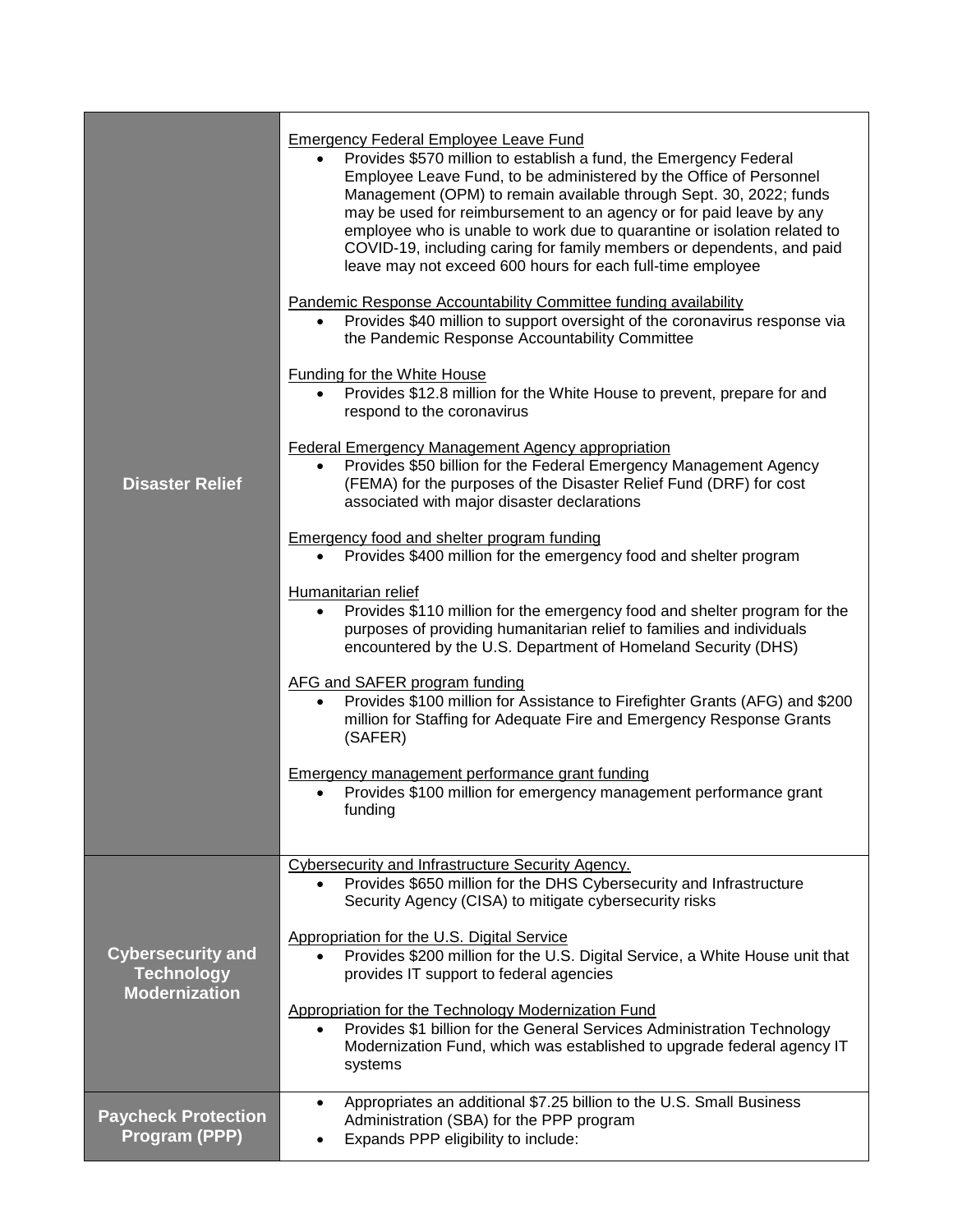|                                                        | Additional tax-exempt nonprofits, such as 501(c)(5) labor and<br>$\circ$<br>agricultural organizations and community locations of larger<br>nonprofits, whose lobbying activities do not comprise more than 15<br>percent of its activities<br>Internet publishing organizations assigned a North American<br>$\circ$<br>Industry Classification System (NAICS) Code of 519130 and<br>engaged in the collection and distribution of local or regional and<br>national news and information<br>Adds COBRA premium assistance as an allowable payroll cost under the<br>PPP program<br>Program expires March 31, 2021<br>$\bullet$                                                                                                                                                                                                                                                                                                                                                                                                                                                                                                                                  |
|--------------------------------------------------------|-------------------------------------------------------------------------------------------------------------------------------------------------------------------------------------------------------------------------------------------------------------------------------------------------------------------------------------------------------------------------------------------------------------------------------------------------------------------------------------------------------------------------------------------------------------------------------------------------------------------------------------------------------------------------------------------------------------------------------------------------------------------------------------------------------------------------------------------------------------------------------------------------------------------------------------------------------------------------------------------------------------------------------------------------------------------------------------------------------------------------------------------------------------------|
| <b>Economic Injury</b><br><b>Disaster Loans (EIDL)</b> | Appropriates \$15 billion to the SBA to provide EIDL \$10,000 grants to<br>$\bullet$<br>small businesses eligible under Section 331 of the Economic Aid to Hard-<br>Hit Small Businesses, Nonprofits, and Venues Act or Section 1110(e) of<br>the CARES Act                                                                                                                                                                                                                                                                                                                                                                                                                                                                                                                                                                                                                                                                                                                                                                                                                                                                                                       |
| <b>Restaurants</b>                                     | Appropriates \$28.6 billion for the SBA to administer a grant program to<br>$\bullet$<br>restaurants through a new Restaurant Revitalization Fund<br>The new grant program follows the enactment of a similar grant program<br>$\bullet$<br>for shuttered live venues enacted in Section 324 of the Economic Aid to<br>Hard-Hit Small Businesses, Nonprofits, and Venues Act enacted in<br>December 2020<br>Eligible restaurants must certify that the uncertainty of current economic<br>٠<br>conditions makes necessary the grant request to support the ongoing<br>operations of the restaurant<br>The bill prohibits eligibility of a restaurant that:<br>is a state or local government operated business<br>$\circ$<br>owns or operates more than 20 locations as of March 13, 2020<br>$\circ$<br>has a pending application for or has received a grant under SBA<br>$\circ$<br>shuttered live venues grant program, or<br>is a publicly traded company<br>$\circ$<br>The maximum grant amount is:<br>\$10 million per eligible entity and any affiliated businesses, and<br>$\circ$<br>\$5 million per physical location of the eligible entity<br>$\circ$ |
| <b>Shuttered Venue</b><br><b>Operators</b>             | This bill provides \$1.25 billion in additional funds for the Shuttered Venue<br>$\bullet$<br>Operators Grant Program enacted in Section 324 of the Economic Aid to<br>Hard-Hit Small Businesses, Nonprofits, and Venues Act enacted in<br>December 2020<br>The bill also allows eligible applicants to access both the Shuttered Venue<br>٠<br>Operators Grant (SVOG) and PPP to address SVOG's delayed start                                                                                                                                                                                                                                                                                                                                                                                                                                                                                                                                                                                                                                                                                                                                                    |
| <b>Aviation/Airlines</b>                               | Air Transportation Payroll Support Program Extension<br>Provides \$14 billion to extend Payroll Support Program funding for eligible<br>$\bullet$<br>air carriers and contractors, with the new round of funding extending<br>restrictions on involuntary furloughs and reductions in pay rates or benefits<br>through Sept. 30, 2021, or the date on which funds are expended; it also<br>extends the restrictions on stock buybacks, dividends and capital<br>distributions through Sept. 30, 2022, and restrictions on executive<br>compensation to April 1, 2023.<br>The Secretary of the Treasury is required to issue streamlined procedures<br>within five days of enactment and make initial payments under the<br>program within 10 days of enactment<br><b>Relief for Airports</b><br>\$8 billion for airports<br>\$6.492 billion for primary airports and certain cargo airports to use<br>$\circ$<br>for "costs related to operations, personnel, cleaning, sanitization,<br>janitorial services, combating the spread of pathogens at the<br>airport, and debt service payments"; the federal share is 100<br>percent                                |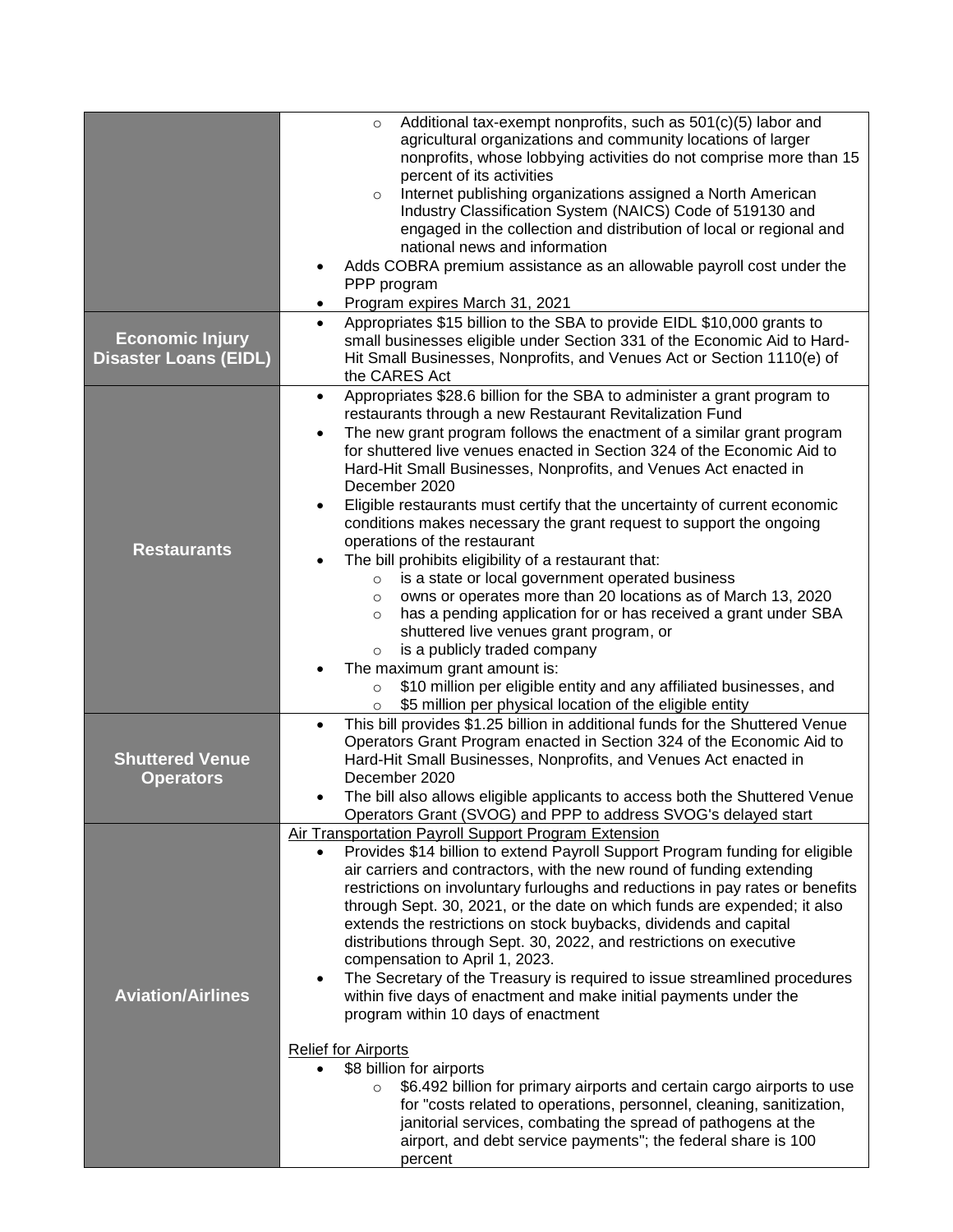|                                          | \$800 million "to provide relief from rents and minimum annual guarantees<br>$\bullet$<br>to airport concessions"<br>\$608 million to pay the federal share of 100 percent for Airport<br>$\bullet$<br>Improvement Program (AIP) grants awarded in FY 2021 or FY 2020<br><b>Emergency TSA Employee Leave Fund</b><br>The legislation also adds an \$13 billion emergency paid leave fund for<br>TSA employees that is similar to a leave program for FAA employees<br>included in the bill; the fund expires in September 2022.                                                                                                                                                                                                                                                                                                                                                                                                                                                                                                                         |
|------------------------------------------|---------------------------------------------------------------------------------------------------------------------------------------------------------------------------------------------------------------------------------------------------------------------------------------------------------------------------------------------------------------------------------------------------------------------------------------------------------------------------------------------------------------------------------------------------------------------------------------------------------------------------------------------------------------------------------------------------------------------------------------------------------------------------------------------------------------------------------------------------------------------------------------------------------------------------------------------------------------------------------------------------------------------------------------------------------|
| <b>Broadband</b>                         | Funding for E-Rate support for emergency educational connections and devices<br>Nearly \$7.2 billion to create an Emergency Connectivity Fund to reimburse<br>schools and libraries for internet access and connected devices for<br>students and teachers learning remotely due to the pandemic; requires the<br>FCC to issue rules within 60 days of enactment to provide funding to<br>eligible schools and libraries to enable them to provide eligible connected<br>devices, internet service and equipment necessary to support internet<br>service to students and teachers, regardless of technology, for internet use<br>in locations other than a school or library, among other things<br>\$10 billion for states, territories and tribal governments to carry out critical<br>$\bullet$<br>capital projects directly enabling work, education and health monitoring,<br>including remote options, in response to the public health emergency with<br>respect to COVID-19; this funding is intended to be focused on broadband<br>investment |
| <b>Unemployment</b><br><b>Provisions</b> | Unemployment Insurance extension<br>Extends enhanced unemployment insurance until Sept. 6. 2021, including<br>the extra \$300 Federal Pandemic Unemployment Compensation<br>Extends Pandemic Unemployment Assistance to the self-employed, gig<br>workers, freelancers and others who would otherwise not regularly qualify<br>for unemployment insurance<br>Extends Pandemic Emergency Unemployment Compensation for those<br>who exhaust state benefits to 53 weeks, from 24 weeks<br>Unemployment Insurance tax relief<br>Creates a \$10,200 tax exclusion for unemployment compensation in tax<br>$\bullet$<br>year 2020 for those with incomes under \$150,000                                                                                                                                                                                                                                                                                                                                                                                     |
| <b>Tax</b>                               | Stimulus payments<br>Provides an additional \$1,400 per qualifying individual in direct stimulus<br>$\bullet$<br>payments; in addition to the \$600 in supplemental payments enacted in<br>the December 2020 relief bill, this would fulfill Democratic demands for<br>\$2,000 in payments<br><b>Child Tax Credit</b><br>Temporary, fully refundable enhancement of the value of the Child Tax<br>Credit to \$3,000 for children older than 6 and to \$3,600 for children<br>younger than $6 -$ an increase in the current credit of \$2,000, of which only<br>\$1,400 is refundable; envisions that the tax credit can be claimed on a<br>monthly basis, rather than annually<br><b>Earned Income Tax Credit</b><br>Temporarily and significantly increases the value of the Earned Income<br>Tax Credit, along with loosening eligibility requirements on income                                                                                                                                                                                      |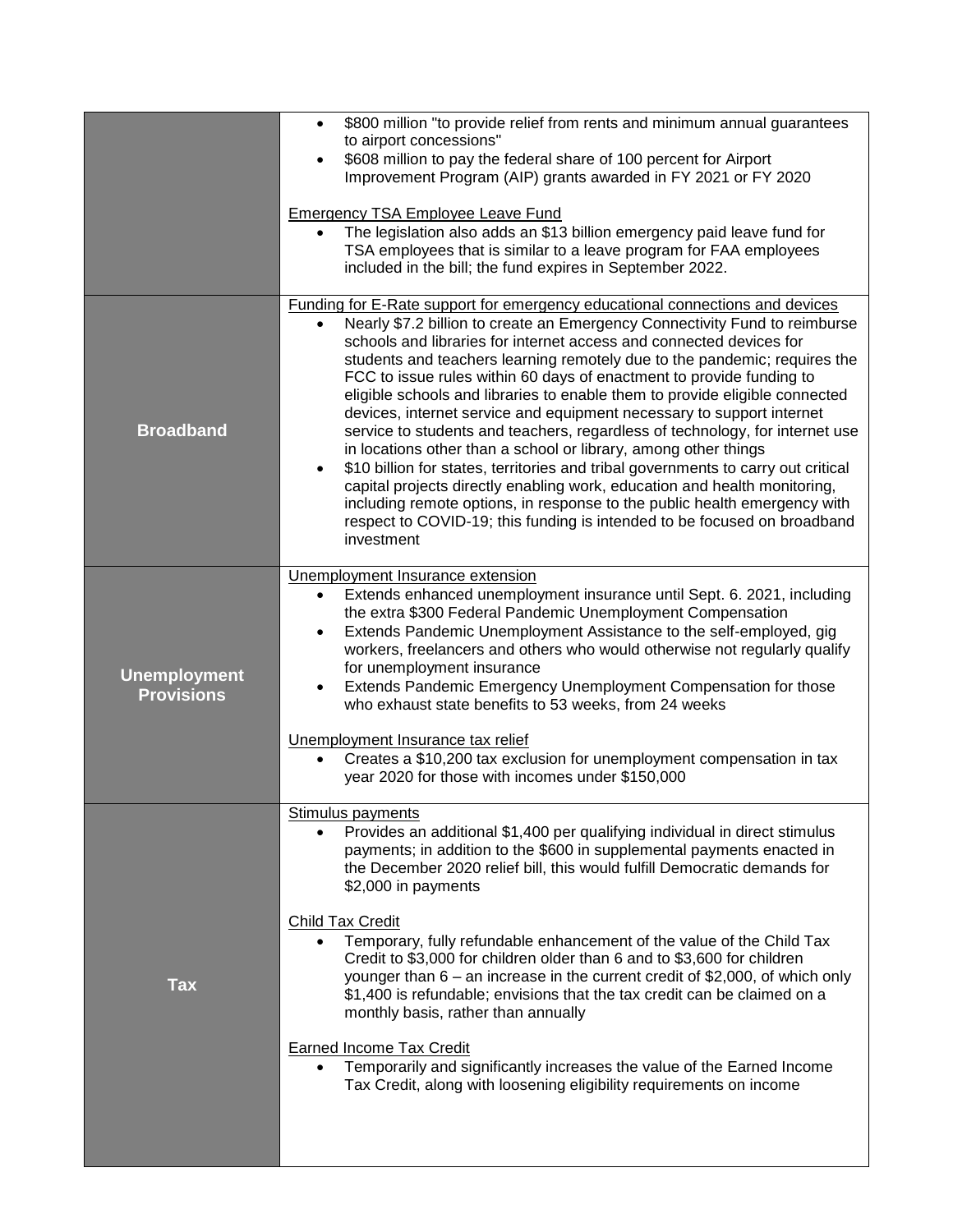|                                             | Dependent Care Assistance<br>Child and Dependent Care Tax Credit: Temporary, fully refundable<br>enhancement of the Child and Dependent Care Credit from the current<br>limitation of \$1,050 per child or dependent up to \$4,000                                                                                                                                                                                                                                                                                                                                                                                                                                                                                                |
|---------------------------------------------|-----------------------------------------------------------------------------------------------------------------------------------------------------------------------------------------------------------------------------------------------------------------------------------------------------------------------------------------------------------------------------------------------------------------------------------------------------------------------------------------------------------------------------------------------------------------------------------------------------------------------------------------------------------------------------------------------------------------------------------|
|                                             | Credits for Paid Sick and Family Leave<br>Extends the availability of paid sick and paid family leave tax credits, as<br>$\bullet$<br>established in the Families First Coronavirus Response Act through Sept.<br>30, 2021<br>Also expands eligibility to state and local governments that provide this<br>benefit                                                                                                                                                                                                                                                                                                                                                                                                                |
|                                             | <b>Employee Retention Credit</b><br>Increases the availability and value of credit to those employers who<br>$\bullet$<br>"severely financially distressed" (i.e., those who experienced a severe<br>decline in gross receipts) by allowing such employers to take all wages<br>into account, not just those that are paid for employees not providing<br>services<br>Expands credit availability to employers who qualify as a "recovery startup<br>$\bullet$<br>business" (i.e., those employers who began a trade or business after Feb.<br>15, 2020, and whose gross receipts average less than \$1 million)<br>Expands availability of the credit from the current deadline of June 30,<br>2021, to those wages paid in 2021 |
|                                             | <b>Premium Tax Credit</b><br>Expands the Affordable Care Act's premium tax credits for health<br>$\bullet$<br>insurance that is purchased through an exchange                                                                                                                                                                                                                                                                                                                                                                                                                                                                                                                                                                     |
|                                             | <b>Miscellaneous Provisions</b>                                                                                                                                                                                                                                                                                                                                                                                                                                                                                                                                                                                                                                                                                                   |
|                                             | Repeal of election to allocate on worldwide basis<br>Revokes an election that came into effect in 2021 to allow multinational<br>$\bullet$<br>companies to allocate their interest expenses on a worldwide basis                                                                                                                                                                                                                                                                                                                                                                                                                                                                                                                  |
|                                             | <b>Extension of Excess Business Loss Limitation</b><br>Extends the limitation on excess business losses of non-corporate<br>taxpayers for one year, through 2026                                                                                                                                                                                                                                                                                                                                                                                                                                                                                                                                                                  |
|                                             | <b>Pensions</b>                                                                                                                                                                                                                                                                                                                                                                                                                                                                                                                                                                                                                                                                                                                   |
|                                             | <b>Expansion of limitation on excessive employee remuneration</b><br>Expands the denial of deductibility currently found in IRC Section 162(m)<br>to an additional five highest compensated individuals                                                                                                                                                                                                                                                                                                                                                                                                                                                                                                                           |
|                                             | Pension Benefit Guaranty Corporation (PBGC) fund<br>Creates a fund for the PBGC to assist certain struggling multiemployer<br>$\bullet$<br>plans to cover benefits due through plan years ending in 2051                                                                                                                                                                                                                                                                                                                                                                                                                                                                                                                          |
| <b>State and Local</b><br><b>Assistance</b> | <b>Coronavirus State and Local Fiscal Recovery Funds</b><br>Of the approximately \$350 billion for fiscal relief, 57 percent is allocated to<br>$\bullet$<br>states and 35 percent to local governments<br>The distribution formula is as follows:<br>$\bullet$<br>States and District of Columbia: \$195.3 billion<br>$\circ$<br>\$25.5 billion is equally divided with state minimum of \$500<br>$\bullet$<br>million                                                                                                                                                                                                                                                                                                           |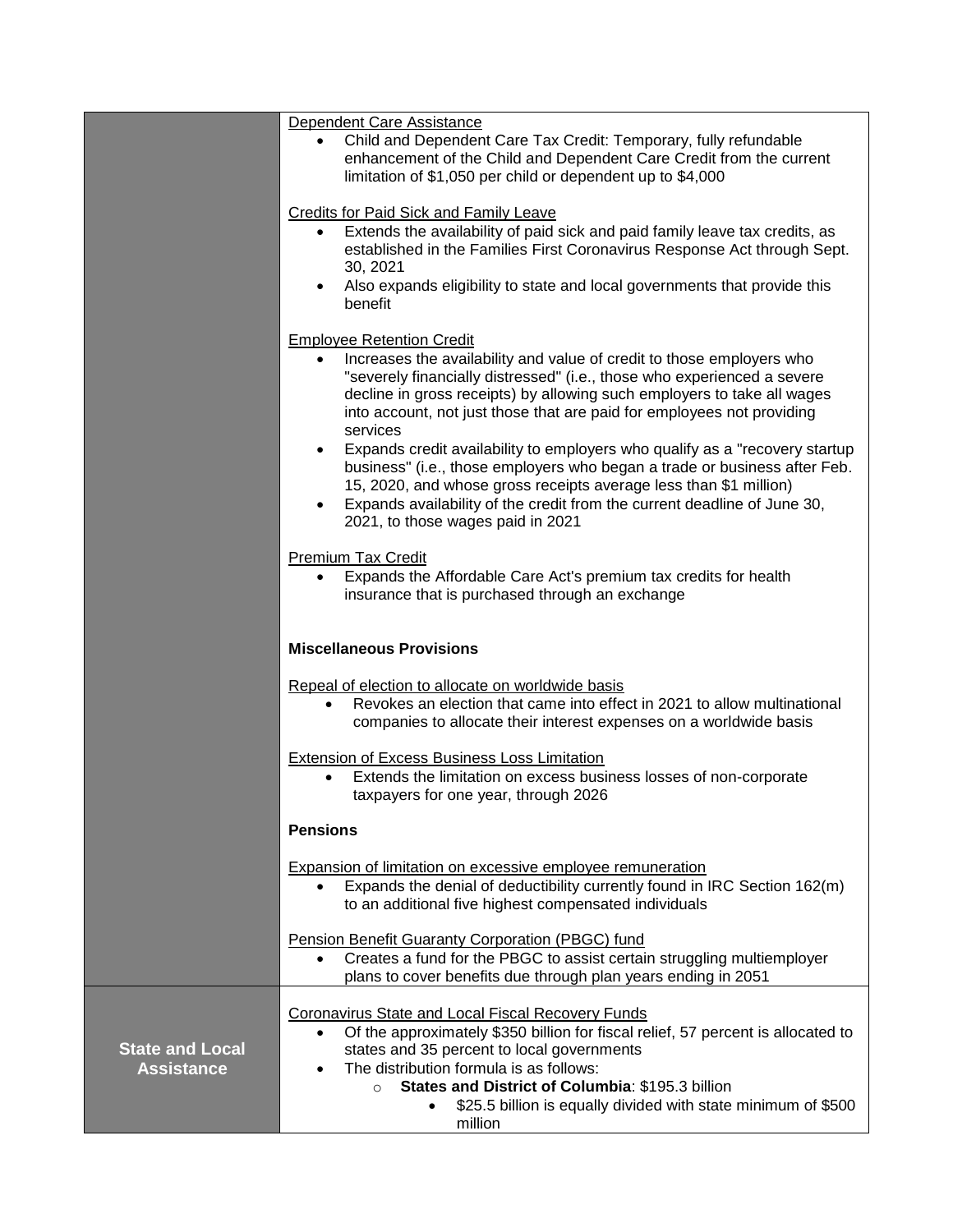| \$169 billion based on the state share of unemployed<br>$\bullet$                                                                       |
|-----------------------------------------------------------------------------------------------------------------------------------------|
| workers over a three-month period from October to                                                                                       |
| December 2020<br>Local Governments: \$130.2 billion divided evenly between non-<br>$\circ$                                              |
| county municipalities and counties                                                                                                      |
| <b>Counties: \$65.1 billion in direct federal aid to all counties</b><br>$\bullet$                                                      |
| based on the county share of the U.S. population based                                                                                  |
| on the most recent data available from the Census Bureau                                                                                |
| Non-County Municipalities: \$65.1 billion to cities and<br>$\bullet$                                                                    |
| other non-county municipalities:                                                                                                        |
| \$45.57 billion in direct federal aid for<br>$\bullet$                                                                                  |
| municipalities with populations of at least                                                                                             |
| 50,000, using a modified Community<br>Development Block Grant formula                                                                   |
| \$19.53 billion for municipalities with<br>$\bullet$                                                                                    |
| populations of less than 50,000 based on each                                                                                           |
| jurisdiction's percentage of the state's population;                                                                                    |
| aid is distributed through the states, with the                                                                                         |
| ability for states to request an extension if they are                                                                                  |
| unable to distribute within 30 days                                                                                                     |
| See State and Local Allocation Estimates                                                                                                |
| U.S. Territories: \$4.5 billion<br>$\circ$                                                                                              |
| \$20 billion to federally recognized tribal governments<br>$\circ$<br>Allowable Uses of Funds: Funds may be used to:                    |
| 1. respond to the public health emergency with respect to COVID-19 or                                                                   |
| its negative economic impacts, including assistance to households,                                                                      |
| small businesses and nonprofits, or aid to impacted industries such as                                                                  |
| tourism, travel and hospitality                                                                                                         |
| for the provision of government services to the extent of the reduction<br>2.                                                           |
| in revenue (i.e. online, property or income tax) due to the public health                                                               |
| emergency                                                                                                                               |
| 3. make necessary investments in water, sewer or broadband<br>infrastructure, or                                                        |
| include premium pay for eligible workers performing essential work (as<br>4.                                                            |
| determined by each state or tribal government) during the pandemic                                                                      |
| Other key provisions:<br>$\circ$                                                                                                        |
| states are not allowed to use the funds to either directly or                                                                           |
| indirectly offset a reduction in the net tax revenue that                                                                               |
| results from a change in law, regulation or administrative                                                                              |
| interpretation during the covered period that reduces any                                                                               |
| tax                                                                                                                                     |
| No funds shall be deposited into any pension fund<br>$\bullet$<br>State and local governments are allowed to transfer to a<br>$\bullet$ |
| private nonprofit organization, a public benefit corporation                                                                            |
| involved in the transportation of passengers or cargo, or a                                                                             |
| special-purpose unit of state or local government                                                                                       |
| <b>Reporting Requirements, Certification and Recoupment: Requires</b>                                                                   |
| state and local governments to fulfill reporting requirements, such as:                                                                 |
| states are required to report how funds are used and how their tax<br>$\circ$                                                           |
| revenue was modified during the time that funds were spent during                                                                       |
| the covered period (covered period begins on March 3, 2021, and<br>ends on the last day of the fiscal year a state or local government  |
| has expended or returned all funds to the U.S. Treasury).                                                                               |
| local governments would be required to provide "periodic reports"<br>$\circ$                                                            |
| providing a detailed accounting of the use of funds                                                                                     |
| if a state, county or municipality does not comply with any<br>$\circ$                                                                  |
| provision of this bill, they will be required to repay the U.S.                                                                         |
| Treasury an equal amount to the funds used in violation                                                                                 |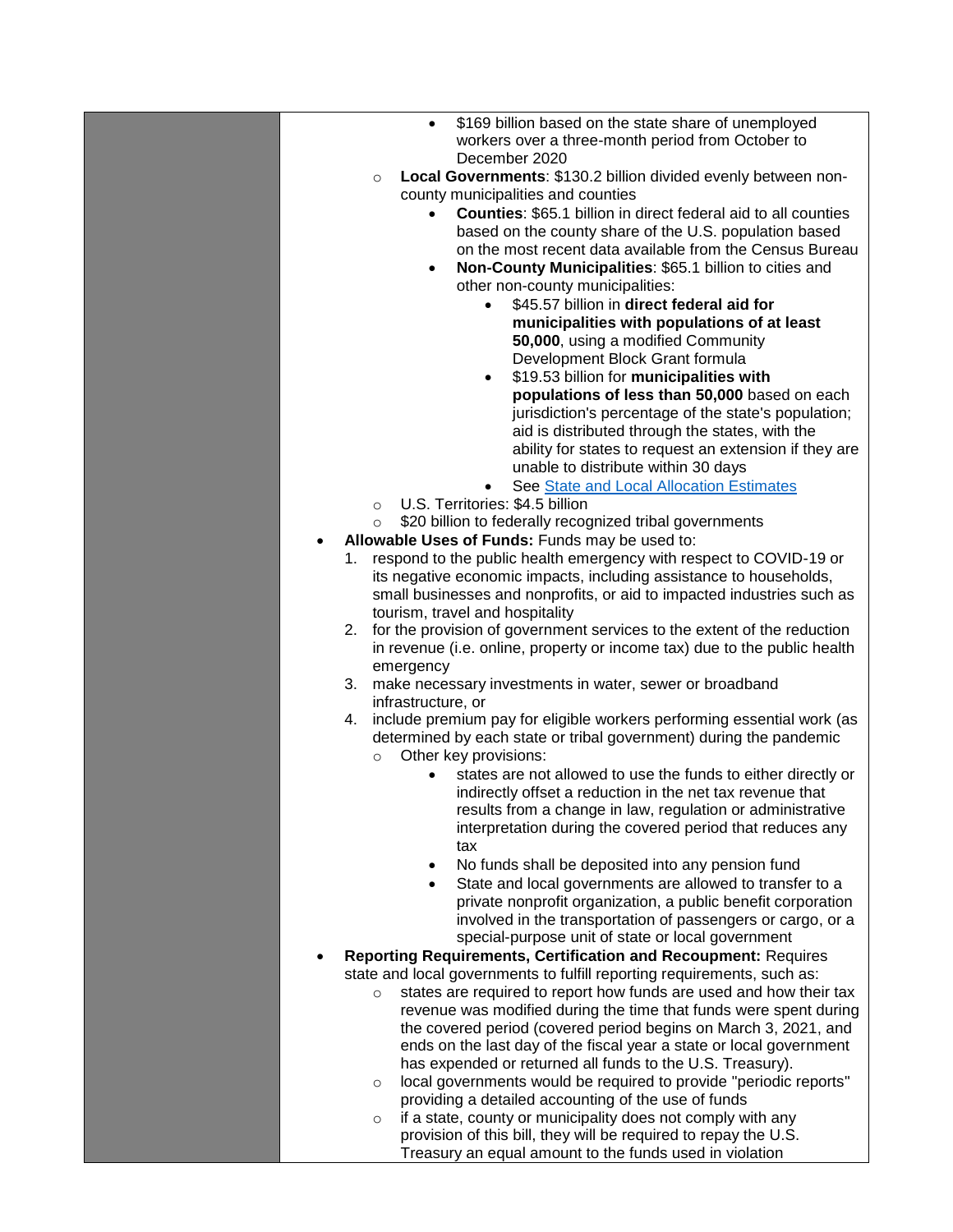|                          | Administration of Recovery Funds: Funds will administered as follows:<br>$\bullet$                                                                               |
|--------------------------|------------------------------------------------------------------------------------------------------------------------------------------------------------------|
|                          | funds would be distributed by the U.S. Department of the Treasury<br>$\circ$                                                                                     |
|                          | the deadline to spend funds would be Dec. 31, 2024<br>$\circ$                                                                                                    |
|                          | payments will be divided into two equal tranches - within 60 days<br>$\circ$<br>after enactment, the U.S. Treasury is required to release the first              |
|                          | tranche allocated to a city, county or state; the second tranche                                                                                                 |
|                          | cannot be released earlier than 12 months after the first payment                                                                                                |
|                          | in order to receive a payment either under the first or second<br>$\circ$                                                                                        |
|                          | tranche, local governments must provide the U.S. Treasury with a                                                                                                 |
|                          | certification signed by an authorized officer; the U.S. Treasury is<br>required to pay the first tranche to counties not later than 60 days                      |
|                          | after enactment and the second payment no earlier than 12                                                                                                        |
|                          | months after the first payment                                                                                                                                   |
|                          | The bill would provide \$117 million for oversight and to promote<br>$\circ$                                                                                     |
|                          | transparency and accountability of all federal coronavirus relief                                                                                                |
|                          | funds, with \$77 million for the Government Accountability Office                                                                                                |
|                          | and \$40 million for the Pandemic Response and Accountability<br>Committee                                                                                       |
|                          |                                                                                                                                                                  |
|                          | <b>State Small Business Credit Initiative</b>                                                                                                                    |
|                          | \$10 billion for the fund, administered by the Treasury Department<br>$\bullet$                                                                                  |
|                          | The money is allocated to states to support programs of their own design<br>$\bullet$<br>and can include: loan participation programs, venture capital programs, |
|                          | collateral support programs, loan guarantee programs and capital access                                                                                          |
|                          | programs                                                                                                                                                         |
|                          |                                                                                                                                                                  |
|                          | <b>Funding for providers relating to COVID-19</b><br>The bill provides an additional \$8.5 billion in relief funding for rural entities<br>$\bullet$             |
|                          | - far short of the \$35 billion sought by stakeholders                                                                                                           |
|                          |                                                                                                                                                                  |
|                          | <b>COVID State Fiscal Recovery Fund</b><br>Provides \$20 billion (of \$219.8 billion allocated to the COVID State Fiscal<br>$\bullet$                            |
|                          | Recovery Fund) for tribal governments to mitigate the fiscal effects                                                                                             |
|                          | stemming from the COVID pandemic                                                                                                                                 |
|                          | \$1 billion will be allocated equally among all tribal governments<br>$\circ$                                                                                    |
|                          | \$19 billion will be allocated among all tribal governments in<br>$\circ$                                                                                        |
|                          | amounts determined by the Secretary<br>Payments will be made to each tribal government within 60 days<br>$\circ$                                                 |
|                          | of enactment                                                                                                                                                     |
|                          | Tribal governments can use the funds by Dec. 31, 2024, to:<br>$\circ$                                                                                            |
|                          | respond to or mitigate the COVID public health emergency                                                                                                         |
|                          | and its negative economic impacts, including assistance to<br>households, small businesses and nonprofits or to                                                  |
|                          | impacted industries such as tourism, travel and hospitality                                                                                                      |
| <b>Tribal Provisions</b> | respond to workers performing essential work during the                                                                                                          |
|                          | COVID public health emergency by providing premium                                                                                                               |
|                          | pay to eligible workers of tribal governments that are                                                                                                           |
|                          | performing such essential work, or by providing grants to<br>eligible employers that have eligible workers who perform                                           |
|                          | essential work                                                                                                                                                   |
|                          | provide government services to the extent of the reduction                                                                                                       |
|                          | in revenue due to the pandemic in the most recent full                                                                                                           |
|                          | fiscal year                                                                                                                                                      |
|                          | make necessary investments in water, sewer or<br>broadband infrastructure                                                                                        |
|                          | A tribal government is defined as the governing body of any Indian<br>$\circ$                                                                                    |
|                          | or Alaska Native tribe, band, nation, pueblo, village, community,                                                                                                |
|                          | component band or component reservation individually identified                                                                                                  |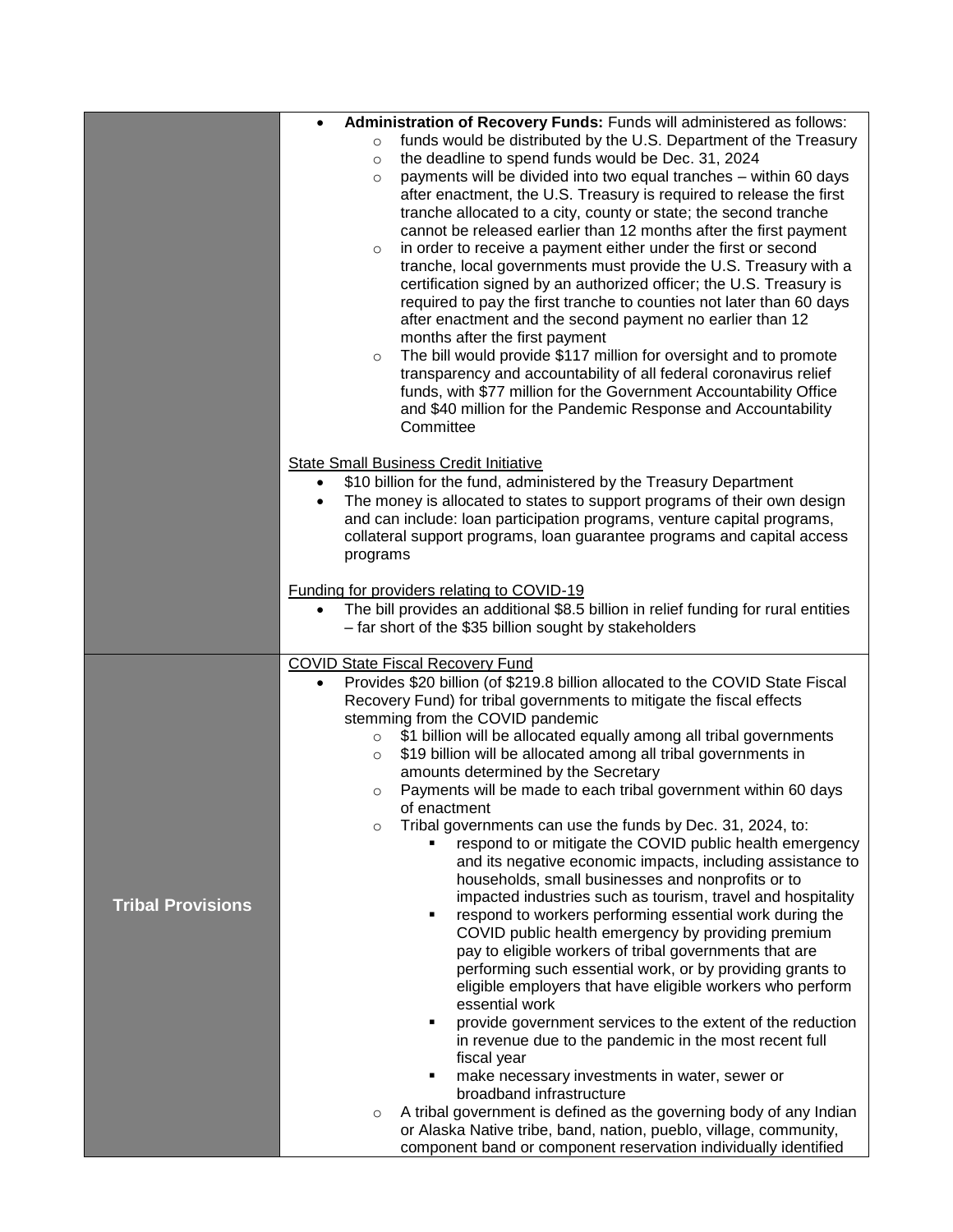| in the annual list published pursuant to the Federally Recognized<br>Indian Tribe List Act of 1994 (25 U.S.C. 5131)                                                                                                                                                                                                                                                                                                                                                                                                                                                                                                                                                                                                                                                                                                                                                                                                                                                                                                                                                                                                                                                                                                                                                          |
|------------------------------------------------------------------------------------------------------------------------------------------------------------------------------------------------------------------------------------------------------------------------------------------------------------------------------------------------------------------------------------------------------------------------------------------------------------------------------------------------------------------------------------------------------------------------------------------------------------------------------------------------------------------------------------------------------------------------------------------------------------------------------------------------------------------------------------------------------------------------------------------------------------------------------------------------------------------------------------------------------------------------------------------------------------------------------------------------------------------------------------------------------------------------------------------------------------------------------------------------------------------------------|
| <b>Indian Health Service</b><br>Provides \$6.094 for Indian health<br>$\bullet$<br>\$5.484 billion is allocated to carry out the Transfer Act, the Indian Self-<br>$\bullet$<br>Determination and Education Assistance Act, the Indian Health Care<br>Improvement Act, and titles II and III of the Public Health Service Act.<br>\$2 billion is for lost reimbursements in accordance with Section 207 of<br>$\circ$<br>the Indian Health Care Improvement Act<br>\$500 million is for Purchased/Referred Care<br>$\circ$<br>\$140 million is for information, technology, telehealth infrastructure,<br>$\circ$<br>and the Indian Health Service electronic health records system<br>\$84 million is for maintaining operations of the Urban Indian health<br>$\circ$<br>program<br>\$600 million is for necessary expenses to plan, prepare for, promote,<br>$\circ$<br>distribute, administer and track COVID vaccines<br>\$1.5 billion is for necessary expenses to detect, diagnose, trace and<br>$\circ$<br>monitor COVID infections; mitigate the spread of COVID; and<br>purchase supplies necessary for these activities<br>\$240 million is to establish, expand and sustain a public health<br>$\circ$<br>workforce to prevent, prepare for and respond to COVID |
| \$420 million is for necessary expenses related to mental and<br>$\circ$                                                                                                                                                                                                                                                                                                                                                                                                                                                                                                                                                                                                                                                                                                                                                                                                                                                                                                                                                                                                                                                                                                                                                                                                     |
| behavioral health prevention and treatment services<br>\$600 million is for lease, purchase, construction, alteration, renovation or<br>equipping health facilities to respond to COVID                                                                                                                                                                                                                                                                                                                                                                                                                                                                                                                                                                                                                                                                                                                                                                                                                                                                                                                                                                                                                                                                                      |
| \$10 million is for expenses relating to potable water delivery                                                                                                                                                                                                                                                                                                                                                                                                                                                                                                                                                                                                                                                                                                                                                                                                                                                                                                                                                                                                                                                                                                                                                                                                              |
| <b>Bureau of Indian Affairs</b><br>Provides \$900 million to the Bureau of Indian Affairs                                                                                                                                                                                                                                                                                                                                                                                                                                                                                                                                                                                                                                                                                                                                                                                                                                                                                                                                                                                                                                                                                                                                                                                    |
| \$100 million for tribal housing improvement<br>$\circ$<br>\$772.5 million for tribal government services, public safety and<br>$\circ$<br>justice, social services, child welfare assistance and other related<br>expenses<br>\$7.5 million for federal administrative costs and oversight<br>$\circ$<br>\$20 million to provide and deliver potable water<br>$\circ$                                                                                                                                                                                                                                                                                                                                                                                                                                                                                                                                                                                                                                                                                                                                                                                                                                                                                                       |
| Housing Assistance and Supportive Services Programs for Native Americans                                                                                                                                                                                                                                                                                                                                                                                                                                                                                                                                                                                                                                                                                                                                                                                                                                                                                                                                                                                                                                                                                                                                                                                                     |
| Provides \$750 million to remain available until Sept. 30, 2025, for tribal<br>housing, of which:<br>\$450 million is allocated for the Native American Housing Block<br>$\circ$<br>Grant program and \$5 million for the Native Hawaiian Housing<br><b>Block Grant program</b><br>distributed according to the same funding formula used in<br>٠<br>FY 2021<br>may be used to prevent, prepare for and respond to<br>٠<br>COVID, including maintaining normal operations and<br>funding affordable housing activities<br>\$280 million is allocated for Indian Community Development Block<br>$\circ$<br>Grants<br>may be used to address emergencies that constitute<br>$\blacksquare$<br>imminent threats to health and safety and are designed to<br>prevent, prepare for and respond to COVID                                                                                                                                                                                                                                                                                                                                                                                                                                                                           |
| \$10 million is allocated for technical assistance<br>$\circ$<br>\$5 million is allocated for administrative costs<br>$\circ$                                                                                                                                                                                                                                                                                                                                                                                                                                                                                                                                                                                                                                                                                                                                                                                                                                                                                                                                                                                                                                                                                                                                                |